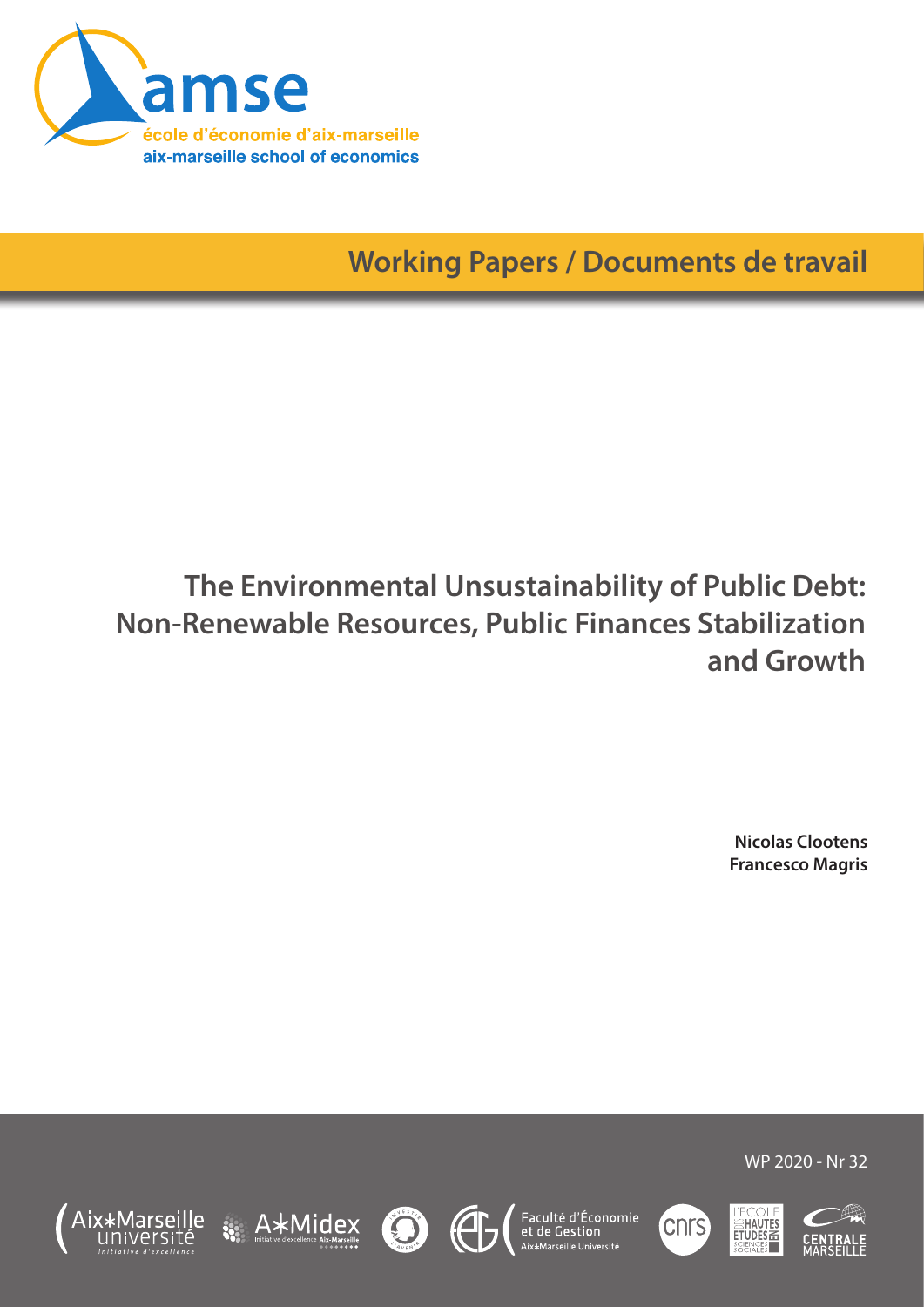# The Environmental Unsustainability of Public Debt: Non-Renewable Resources, Public Finances Stabilization and Growth

Nicolas Clootens<sup>a,∗</sup>, Francesco Magris<sup>b</sup>

<sup>a</sup>Aix-Marseille Univ., CNRS, Centrale Marseille, AMSE, Marseille, France  $b$ DEAMS, University of Trieste, Italy and LEO, University of Orléans, France

#### Abstract

This paper introduces a public debt stabilization constraint in an overlapping generation model in which non-renewable resources constitute a necessary input in the production function and belong to agents. It shows that stabilization of public debt at high level (as share of capital) may prevent the existence of a sustainable development path. Public debt thus appears as a threat to sustainable development. It also shows that higher public debt-to-capital ratios (and public expenditures-to-capital ones) are associated with lower growth. Two transmission channels are identified. As usual, public debt crowds out capital accumulation. In addition, public debt tends to increase resource use which reduces the rate of growth. We also show that the economy is characterized by saddle path stability. Finally, we show that the public debt-to-capital ratio may be calibrated to implement the social planner optimal allocation.

Keywords: Non-renewable Resources; Growth; Public Finances; Overlapping Generations

JEL Codes: Q32; Q38; H63

<sup>∗</sup>Corresponding author: Aix-Marseille School of Economics, 5-9 Boulevard Bourdet, CS 50498, 13205 Marseille Cedex 1

Email address: nicolas.clootens@centrale-marseille.fr (Nicolas Clootens)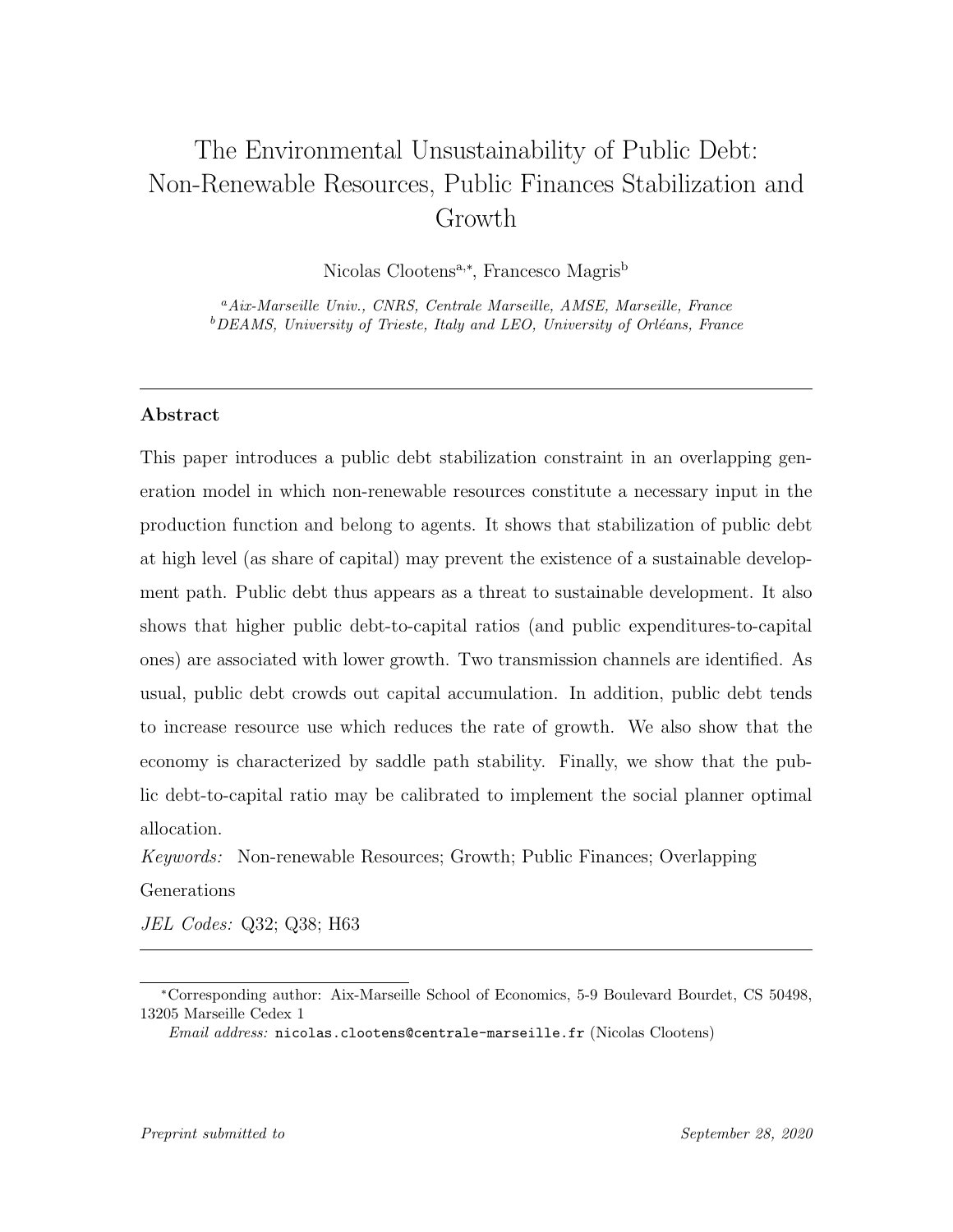#### 1. Introduction

In the 1970s, "The limits to growth" report alerted the general audience on the (in)feasibility of long-run growth. The report notably points out that economic development rely on natural resources, some of which being finite and non-renewable. The pessimistic Malthusian point of view exposed in the report has since been challenged by neoclassical economists who have highlighted the role of increasing returns to scale, technological progress and substitution between natural capital and man-made capital (Dasgupta and Heal, 1974, 1979; Solow, 1974; Stiglitz, 1974). Still, while they have shown that it is possible to experiment an infinite growth in a finite world, this is far from being guaranteed and the question of resource exhaustion is still a question of major interest.

Another major concern that has been developed during the last decades is linked with public indebtedness. Indeed, the last decades have been marked by an increase in public debt-to-GDP ratios. In the Eurozone, the Maastricht treaty imposes a public debt-to-GDP ratio lower than 60% of GDP. This stabilization level has been largely exceeded by many developed economies in the last decades, and the COVID19 will probably lead to a huge increase of public debt-to-GDP ratios. The impact of public debt on growth has been largely studied in the literature. There exist numerous theoretical papers that document a negative relationship between public debt and growth (Diamond, 1965; Blanchard, 1985; Barro, 1990; Saint-Paul, 1992). The famous paper by Reinhart and Rogoff (2010) documents a threshold effects and argues that a stabilization ratio of public debt larger than 90% of GDP is associated with significant decreases in the rate of growth.<sup>1</sup> To summarize, it is likely that high levels of public indebtedness are associated with lower economic performances.

From these observations, it appears that the economic literature has identified

<sup>&</sup>lt;sup>1</sup>While this paper is subject to controversy due to a shortcoming in the methodology (see Herndon et al., 2014), this type of results strongly influenced IMF policy recommendation in the last decades.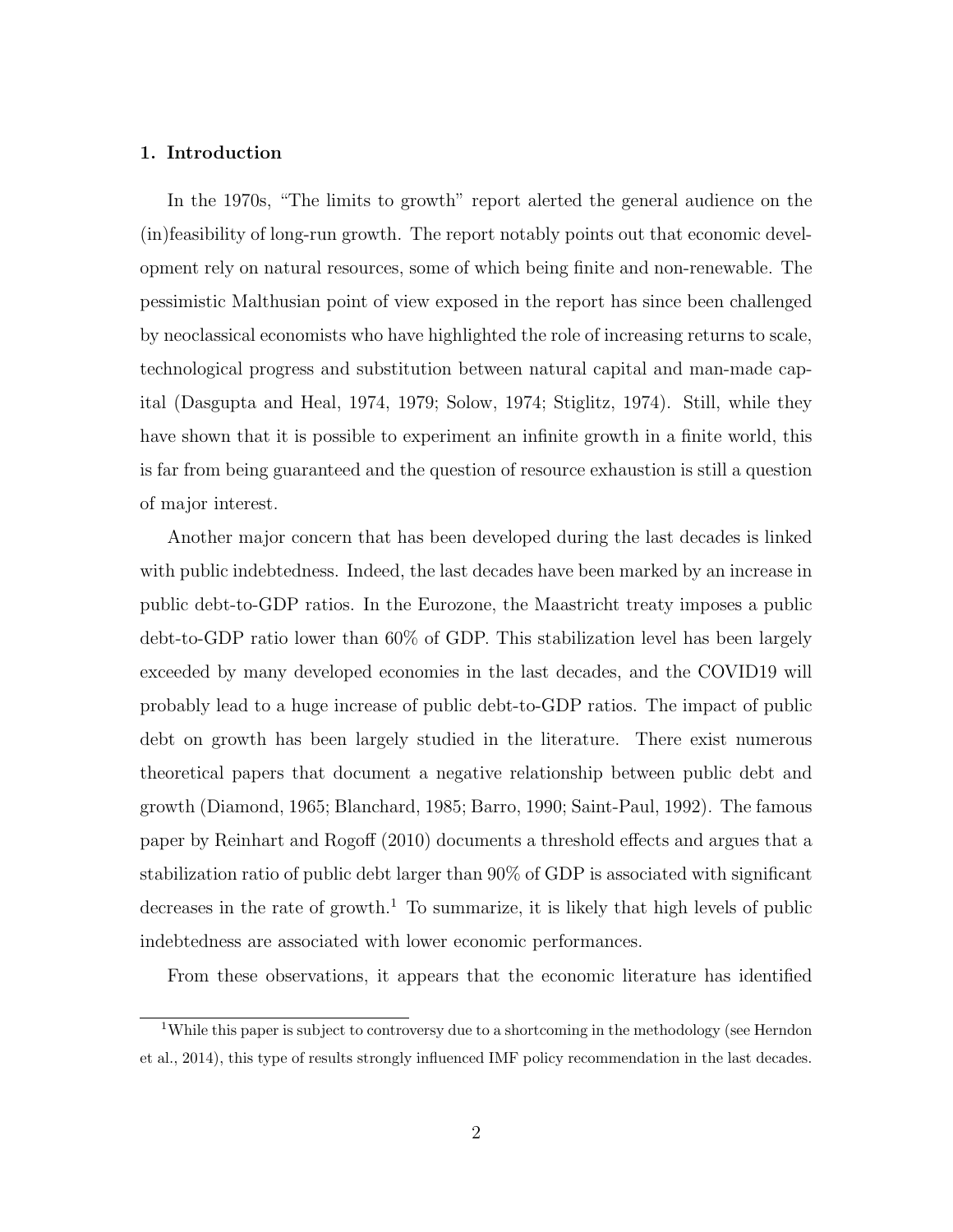two potential threats to long run economic development: resource exhaustion and public indebtedness. Despite the large literature on these topics, the two threats have never been studied conjointly. This is quite surprisingly since both issues are linked to agents' saving behaviors. In a nutshell, it is well known that public debt may crowd out investment in physical capital, and that physical capital accumulation is one major way to compensate for resource exhaustion.

In this paper, we propose an OLG model in which firms produce combining labor, capital, non-renewable resources, and public infrastructures. Public infrastructures are provided by the government and could be financed by taxes or debt. We consider however that the government faces public finances stabilization constraints in the spirit of the Maastricht Treaty. Such a framework allow us to study the impact of public debt on the sustainability of growth in the presence of a necessary finite input, namely the non-renewable resource.

The paper shows that high public debt stabilization ratios are incompatible with sustainable growth, because they prevent the existence of a positive balanced growth path. In addition, it shows that the rate of growth achieved by the market economy is negatively linked with the size of the stabilization ratio. The underlying mechanisms are quite simple. As usual, public debt crowds out savings from physical capital accumulation. More interestingly, public debt also increases the rate of resource exhaustion, because it crowds out households investment in the non-renewable resource stock. More resources are thus used in the production by firms, which threatens future growth feasibility.

The paper also analyzes the centralized economy where a benevolent social planner is free to choose the economic path on the ground of its time preference. Intuitively, the more the social planner cares about future generations, the lower will be the extraction rate and the larger will be the rate of growth. We then show, as a result of the monotonic and negative relationship occurring between public debt stabilization ratio and the economy rate of growth, that there exists one level of public debt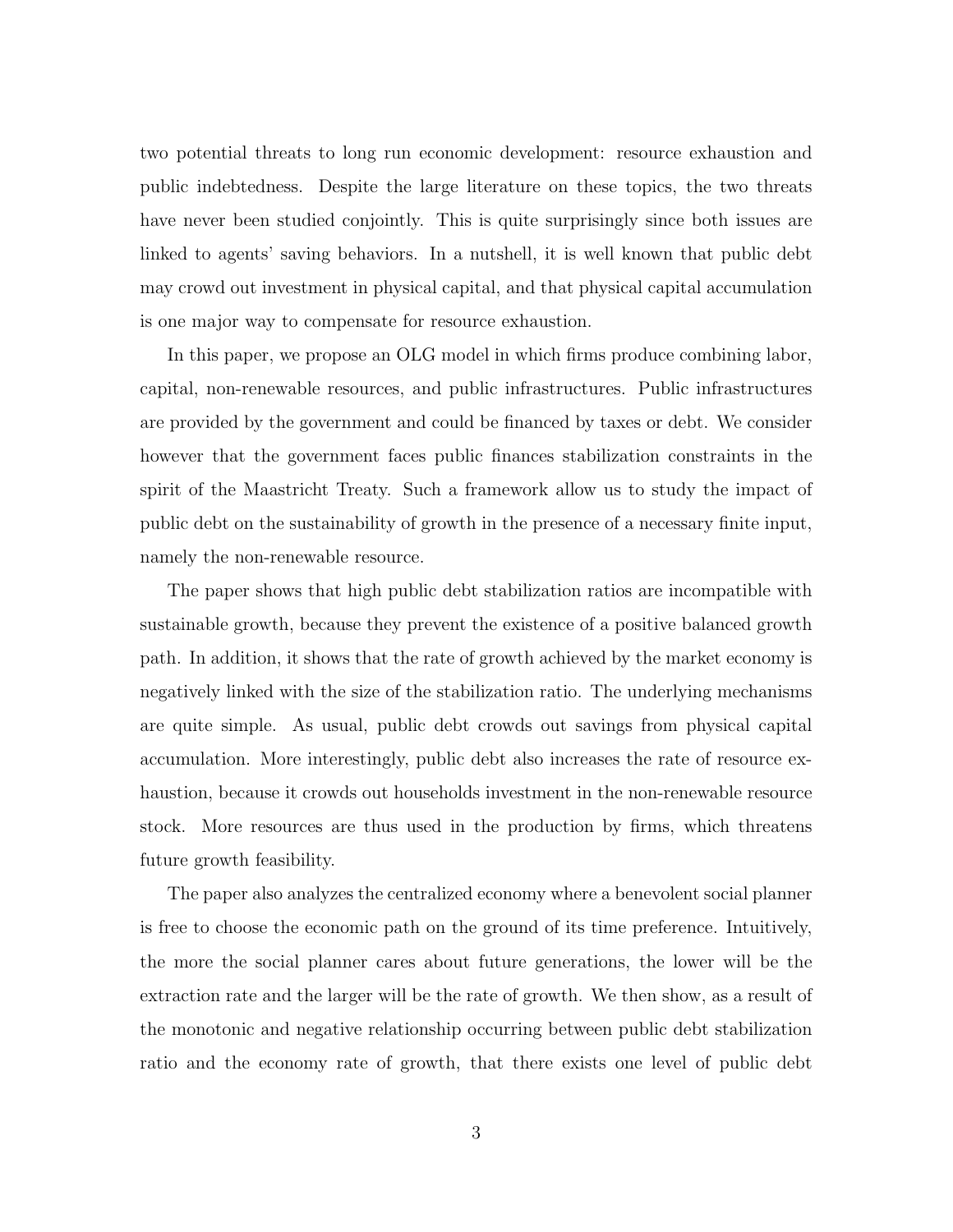stabilization ratio that allows to decentralize the optimal allocation.

This paper is related to the seminal papers on the feasibility of growth with nonrenewable resources written in the 1970s who have highlighted the importance of (exogenous) technical progress, increasing returns to scale and substitution between natural and man-made production factor (Dasgupta and Heal, 1974, 1979; Solow, 1974; Stiglitz, 1974). This literature enjoyed a revival with the development of endogenous growth models. The interested reader can refer to Barbier (1999). One weakness of these papers is their use of the Infinitely Lived Agents (ILA) framework which implicitly assume dynastic altruism between agents, not supported by empirical results (Altonji et al., 1992). Such an assumption make a sustainable management of resources more probable since each generation takes care of the following as of itself. This observation has lead to the work of Agnani et al. (2005) who have addressed this shortcoming using an OLG framework to analyze the sustainability of growth with a necessary non-renewable resource. They have shown that economic growth then requires that the labor share in production be sufficiently high to allow a level of savings (and then capital accumulation) sufficient to compensate for resource depletion. We add to this literature considering the existence of public productive infrastructures financed by debt, that could crowd out saving from capital accumulation.

This paper is also related to the literature on public debt. Using an OLG framework, Diamond (1965) shows that debt crowds out capital accumulation and reduces growth, a result confirmed by Blanchard (1985). The negative impact of public debt on growth also appears in the endogenous growth framework (Barro, 1990; Saint-Paul, 1992). Futagami et al. (2008) introduce public debt in an endogenous growth model with productive government spending. They show that financing productive public expenditures with debt might be growth reducing (enhancing) in developed (developing) countries. In a close set-up, Minea and Villieu (2013) show that increases in public debt reduce growth. As in our own, these papers introduce public debt stabi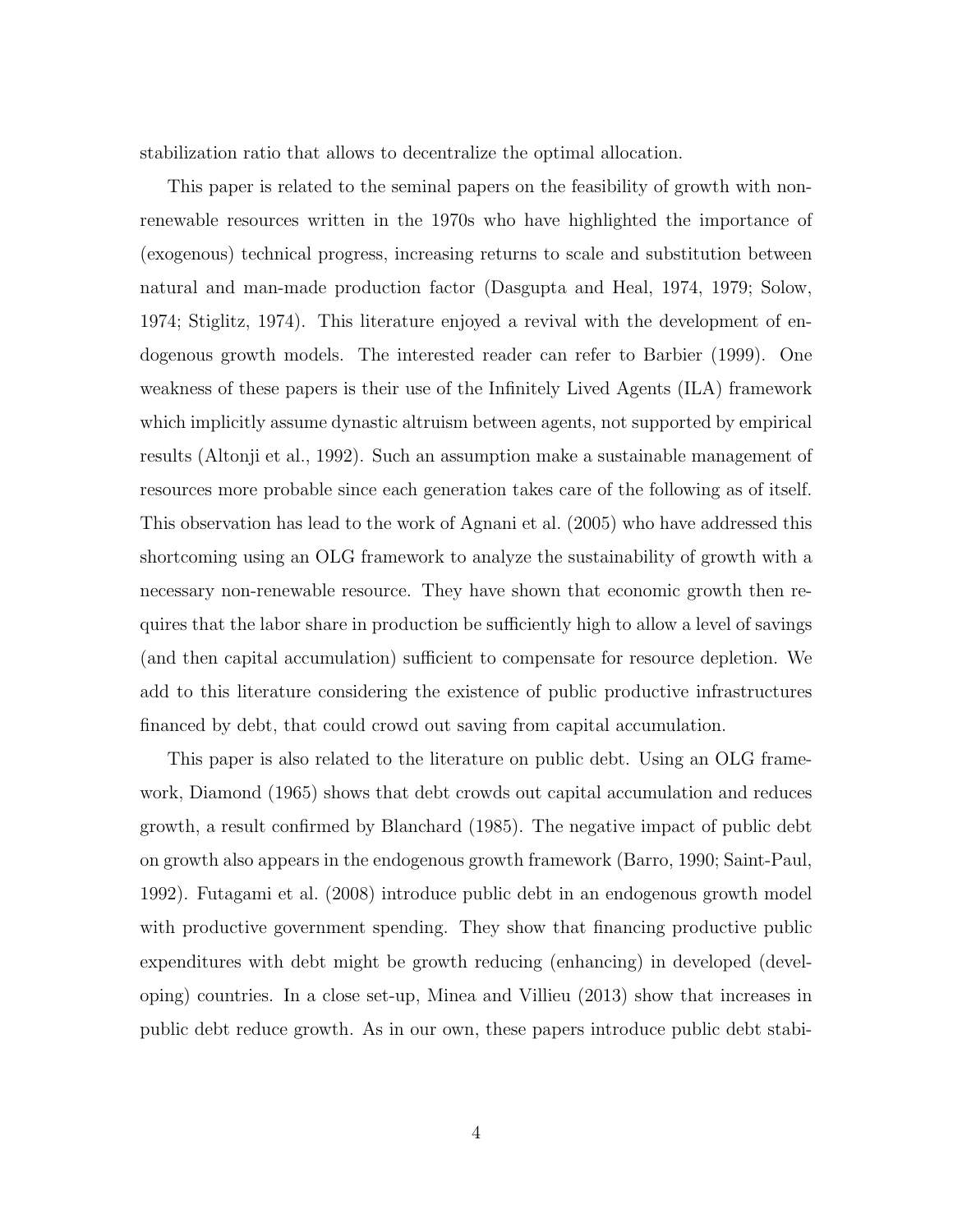lization targets in the size of the economy.<sup>2</sup> There exist some papers that introduce the environment in the discussion. Notably, Fodha and Seegmuller (2012) analyze the implications of an environmental tax under public debt stabilization constraint. This work has been extended in several ways (Fodha and Seegmuller, 2014; Clootens, 2017; Fodha et al., 2018).<sup>3</sup> However, these papers don't take into account the resource exhaustion issue in their analysis and the present paper is an attempt to fill this gap.

The remainder of the paper is organized as follows. Section 2 presents the model. The competitive equilibrium and the balanced growth path are characterized in Section 3. Section 4 deals with the stability of the balanced growth path. Section 5 analyses how movements in public debt and public stabilization ratios affect the balanced growth path. Section 6 is devoted to the presentation of the central planner problem and section 7 presents the decentralization of the optimal allocation. Section 8 concludes.

#### 2. The Model

The model is in essence that of Diamond (1965) in which public expenditures in infrastructures  $\dot{a}$  la Barro (1990) and non-renewable resources are introduced. For the sake of simplicity, the size of population has been normalized to one and a no demographical growth assumption is used. Lowercase letters represent per worker variables.

#### 2.1. The Resource

The economy is endowed with a finite quantity  $m_{-1}$  of a non-renewable resource held by the first generation of agents. At each date  $t$ , old agents sell their resource

<sup>&</sup>lt;sup>2</sup>They actually differ in the type of target. In Futagami et al.  $(2008)$ , the size of the economy is captured with private capital while it is captured with GDP in Minea and Villieu (2013). This slight change explain the differences in their results.

<sup>3</sup>There also exist some empirical works on the relationship between public debt and the environment. See for example Carratù et al. (2019).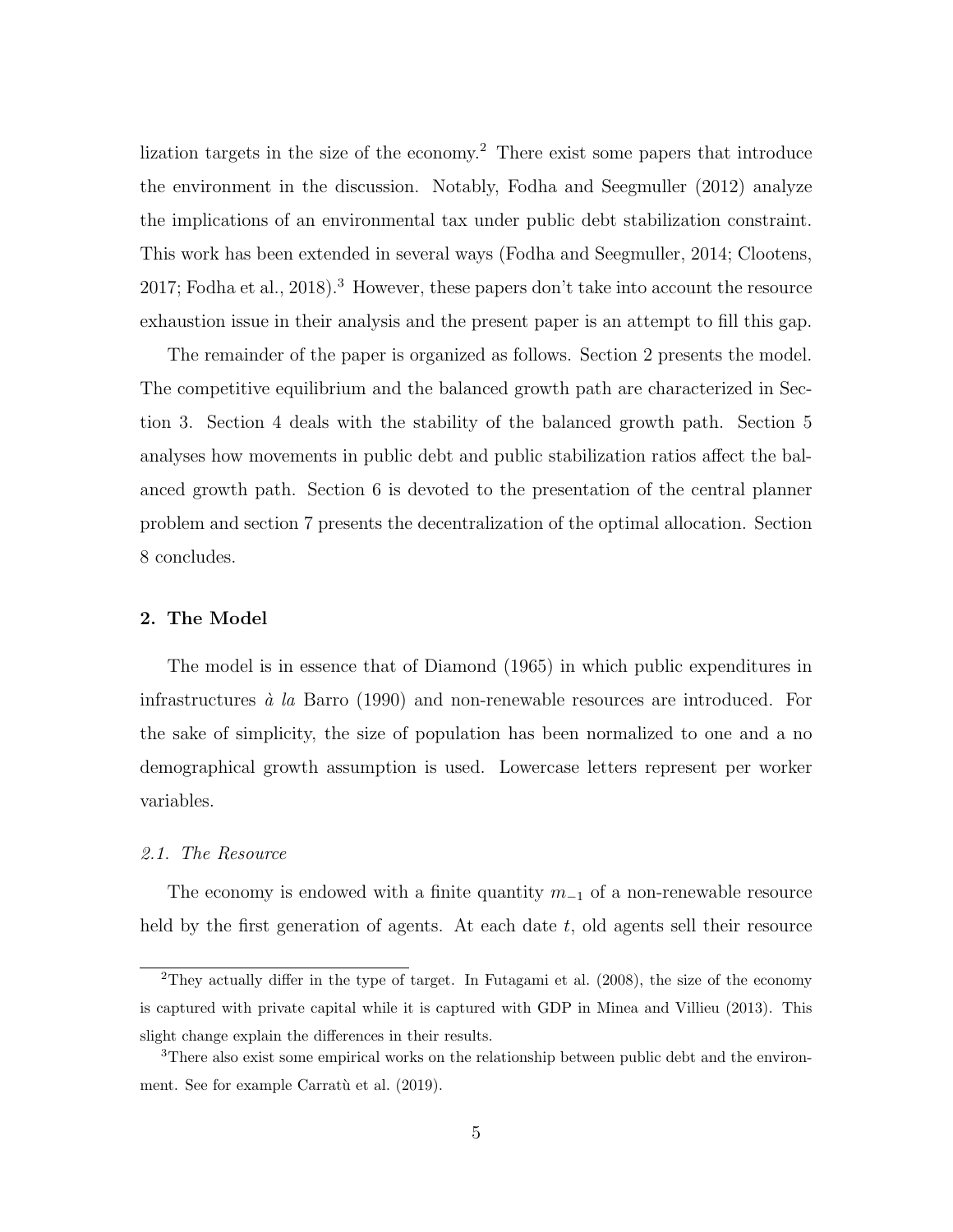endowments  $m_{t-1}$  to the new generation of agents and to firms at a price  $p_t$ . A quantity  $x_t$  is used in the production. Thus the rate of resource use is given by

$$
q_t = \frac{x_t}{m_{t-1}}\tag{1}
$$

The law of motion of the resource stock is thus

$$
m_t = (1 - q_t)m_{t-1}
$$
\n(2)

Since the resource is finite and non-renewable, the initial stock imposes a limit on total quantities that can be extracted

$$
1 \le \sum_{t=0}^{+\infty} q_t \prod_{j=1}^t (1 - q_{j-1}) \tag{3}
$$

This condition establishes that we cannot extract more resources than the quantity available at the beginning of the time horizon. This implies that the sequence of the extraction rates is subject to some restrictions.

#### 2.2. The Consumers

In each period of time, the economy is composed of two generations of finite lived agents. An agent born in period  $t$  maximizes the following inter-temporal log-utility function

$$
u(c_t; d_{t+1}) = \ln(c_t) + \frac{1}{1+\rho} \ln(d_{t+1})
$$
\n(4)

where c represents the consumption while young,  $d$  the consumption while old, and  $\rho$  is the individual rate of time preferences. In its first period of life, the agent works and earns a wage  $w$ . This wage is used to consume  $c$ , to save  $s$  in capital or in public bonds yielding a real interest rate  $r$ , to buy property rights on the resource stock  $m$ at a price p, and to pay lump-sum taxes  $\tau$ . In his/her second period of life, the agent uses his/her savings (both in capital, public bonds and in resources) to consume. Thus, his/her budget constraints when young and old are respectively

$$
w_t - \tau_t = c_t + s_t + p_t m_t \tag{5}
$$

$$
d_{t+1} = (1 + r_{t+1})s_t + p_{t+1}m_t
$$
\n<sup>(6)</sup>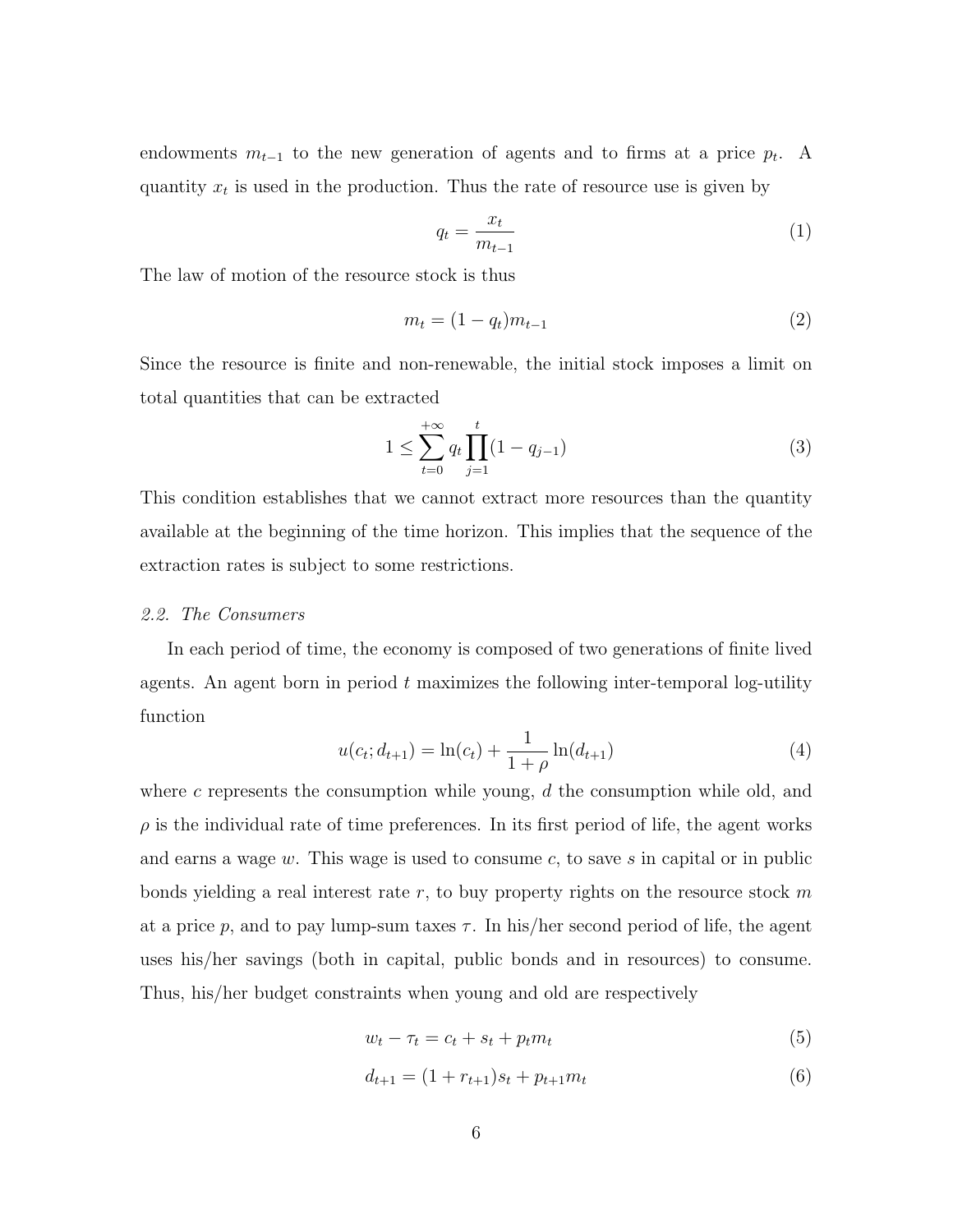The intertemporal budget constraint is then

$$
w_t = c_t + \frac{d_{t+1}}{1 + r_{t+1}} - \frac{p_{t+1}m_t}{1 + r_{t+1}} + p_t m_t + \tau_t
$$
\n<sup>(7)</sup>

Maximization of (4) subject to (7) leads to the following first order conditions

$$
\frac{d_{t+1}}{c_t} = \frac{1 + r_{t+1}}{1 + \rho} \tag{8}
$$

$$
\frac{p_{t+1}}{p_t} = 1 + r_{t+1} \tag{9}
$$

(8) is the standard Euler equation establishing that the marginal rate of substitution between the two consumptions has to be equal to their relative price. (9) represents the Hotelling rule. It is a non-arbitrary condition between the two types of savings which sets that the resource price has to increase at the interest rate. It means that our agents are indifferent between the three type of assets: resources, public bonds, and capital.

#### 2.3. The Firms

The production sector of this economy is composed of an infinite set of competitive firms which produce the consumption and investment good Y by combining capital K, resources X, labor L and public infrastructures  $G$ . A represents the technical level and grows at an exogenous rate a. The production function of the representative firm is  $Y_t = A_t K_t^{\alpha} L_t^{\beta} X_t^{\nu} G_t^{\theta}$ . It follows that real aggregate profits  $\Pi$  are given by

$$
\Pi_t = A_t K_t^{\alpha} L_t^{\beta} X_t^{\nu} G_t^{\theta} - (r_t + 1) K_t - w_t L_t - p_t X_t \tag{10}
$$

Since production in per worker terms is

$$
y_t = A_t k_t^{\alpha} x_t^{\nu} g_t^{\theta} \tag{11}
$$

where lower case letters denote per capita variables, the first order conditions of the maximization problem of firms can be written in the following way

$$
r_t = \alpha A_t k_t^{\alpha - 1} x_t^{\nu} g_t^{\theta} - 1 \tag{12}
$$

$$
p_t = \nu A_t k_t^{\alpha} x_t^{\nu - 1} g_t^{\theta} \tag{13}
$$

$$
w_t = \beta A_t k_t^{\alpha} x_t^{\nu} g_t^{\theta} \tag{14}
$$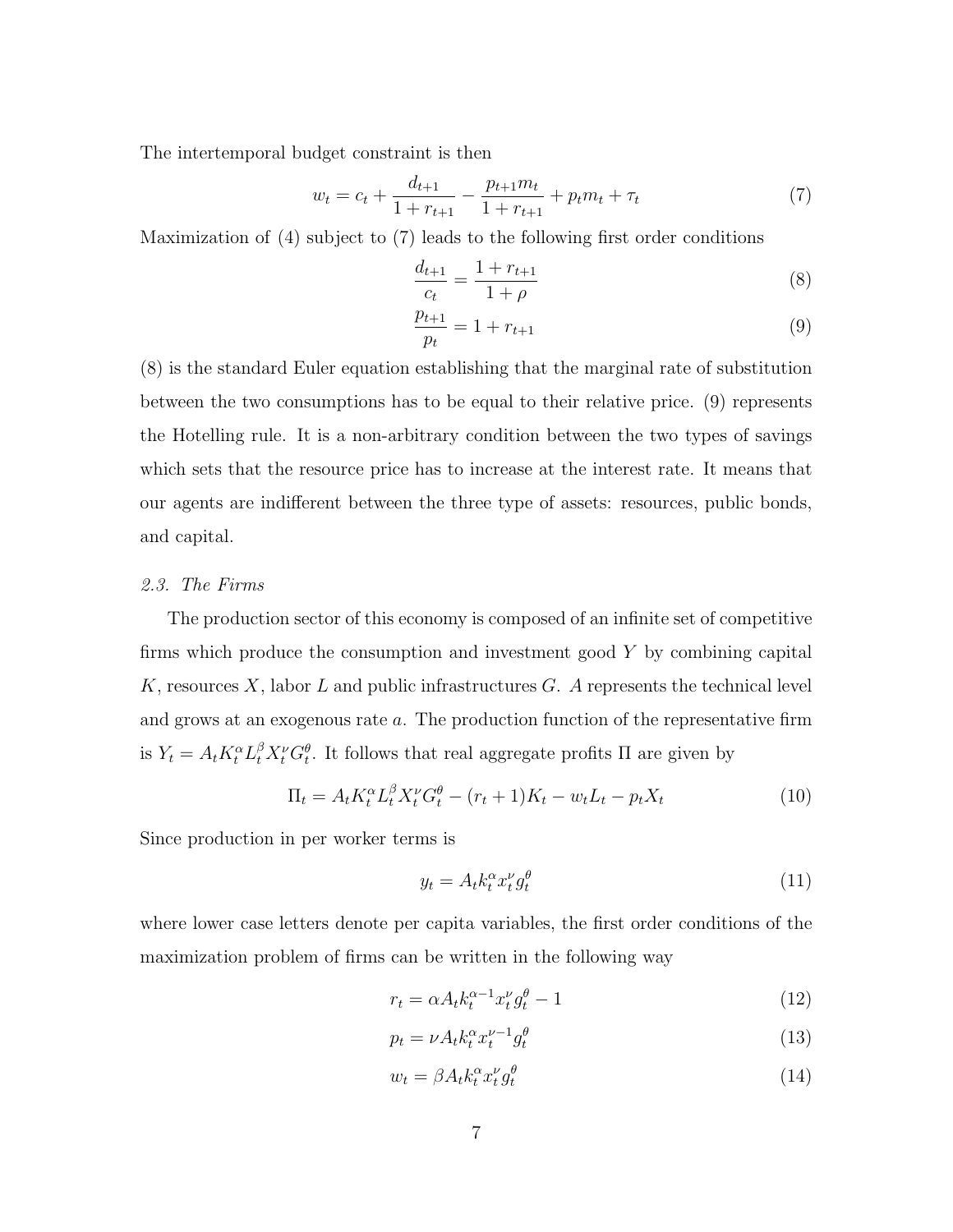where we assume full depreciation of capital. Notice that conditions  $(12)-(14)$  simply claim that production factor are remunerated at their marginal productivity. In addition, it is immediate to verify that public spending increases all the marginal productivities.

#### 2.4. The Government

The government has the responsibility to provide a public good q (in the form of public infrastructures) using debt b or taxes  $\tau$ . Its budgetary constraint is thus

$$
b_{t+1} = (1 + r_{t+1})b_t - \tau_t + g_t \tag{15}
$$

We assume that the government faces public finances stabilization rules in the spirit of the Maastricht Treaty which imposes to Eurozone countries a public debt no larger than 60% of GDP. We thus suppose that the public debt-to-capital ratio is a constant  $\hat{B}$ <sup>4</sup>. In the same spirit, we assume that public expenditures are kept constant as a share of national income.

#### 3. Intertemporal Equilibrium and Balanced Growth Path

Using the following market clearing condition

$$
s_t = k_{t+1} + b_{t+1} \tag{16}
$$

and equations (1), (2), (5), (6), (8), (9), (11), (12), (13), (14), (15), an intertemporal equilibrium may be found. We denote  $\mu_{h,t+1} = \frac{h_{t+1}}{h_t}$  $\frac{t+1}{h_t}$  the growth factor between t and  $t + 1$  of any variable h. The next proposition characterizes the intertemporal equilibrium of the decentralized economy.

<sup>&</sup>lt;sup>4</sup>It will be demonstrated later (Proposition 2) that GDP and the capital stock increase at the same rate along the BGP. Thus, along the BGP, the public debt-to-GDP ratio is also constant.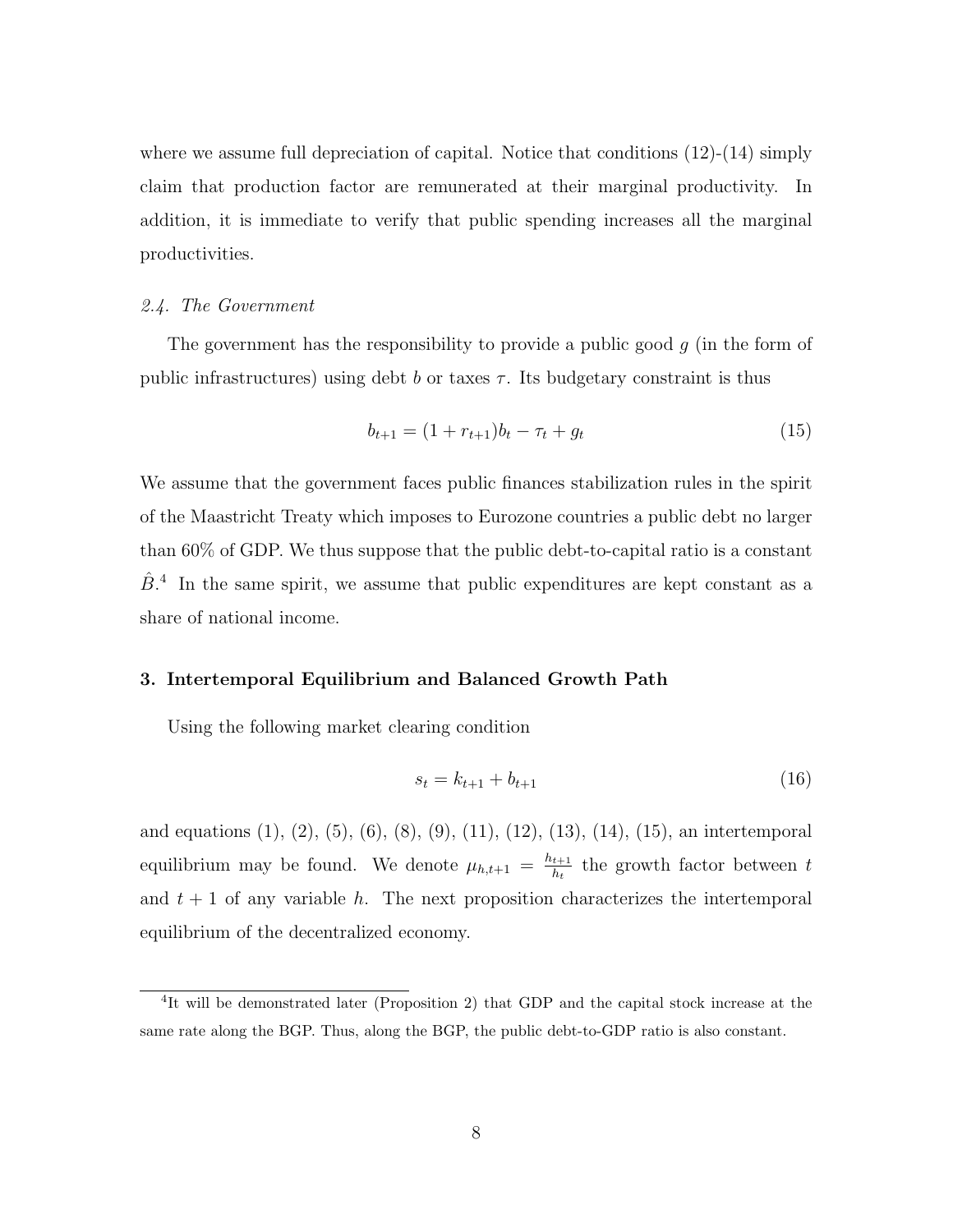**Proposition 1.** An intertemporal equilibrium is defined by the following equations:

$$
\mu_{k,t+1} \left[ 1 + \frac{1+\rho}{2+\rho} \hat{B} \right] = \left[ \frac{\beta q_t - \nu (1-q_t)(2+\rho) - \alpha \hat{B} q_t}{\alpha (2+\rho) q_t} \right] (1+a) \mu_{k,t}^{\alpha+\theta} \left[ \frac{q_t (1-q_{t-1})}{q_{t-1}} \right]^{\nu-1} - \hat{G} \quad (17)
$$
\n
$$
\mu_{k,t+1} \left[ (1+\rho) \frac{\alpha+\theta}{\theta} \left[ q_t (1-q_{t-1}) \right]^{\nu-1} \right] \tag{18}
$$

$$
\frac{\mu_{k,t+1}}{\frac{q_{t+1}}{q_t}(1-q_t)} = (1+a)\mu_{k,t}^{\alpha+\theta} \left[ \frac{q_t(1-q_{t-1})}{q_{t-1}} \right]^{\nu-1} \tag{18}
$$

together with the initial conditions  $q_{-1}$ ,  $q_0$ , and  $\mu_{k,0}$  and the usual transversality condition that rules out any explosive dynamics.

#### Proof. Proof is reported in Appendix A.

(17) represents the dynamics of the accumulation of wealth by households. More precisely, it explains how households allocate their savings between resources, public bonds, and capital. (18) represents the dynamics of assets prices in the economy.

The present paper is interested in the balanced growth path because it constitutes the only case where a non-declining consumption path may be sustained in the presence of necessary non-renewable resources as pointed out by Agnani et al. (2005). Due to the presence of public debt, we will use the following assumption that ensures the existence of a balanced growth path.

## **Assumption 1.** The debt-to-capital ratio satisfies  $\hat{B} < \beta/\alpha$ .

This assumption is not restrictive. Indeed, standard parameter calibration implies that the debt-to-capital ratio should be lower than 2, which is a threshold rarely achieved. In the present paper, we focus on the balanced growth path, *i.e.* paths characterized by constant growth factors. We can thus introduce the following proposition and show the existence of a unique balanced growth path.

Proposition 2. Under Assumption 1, the balanced growth path exists, is unique,

 $\Box$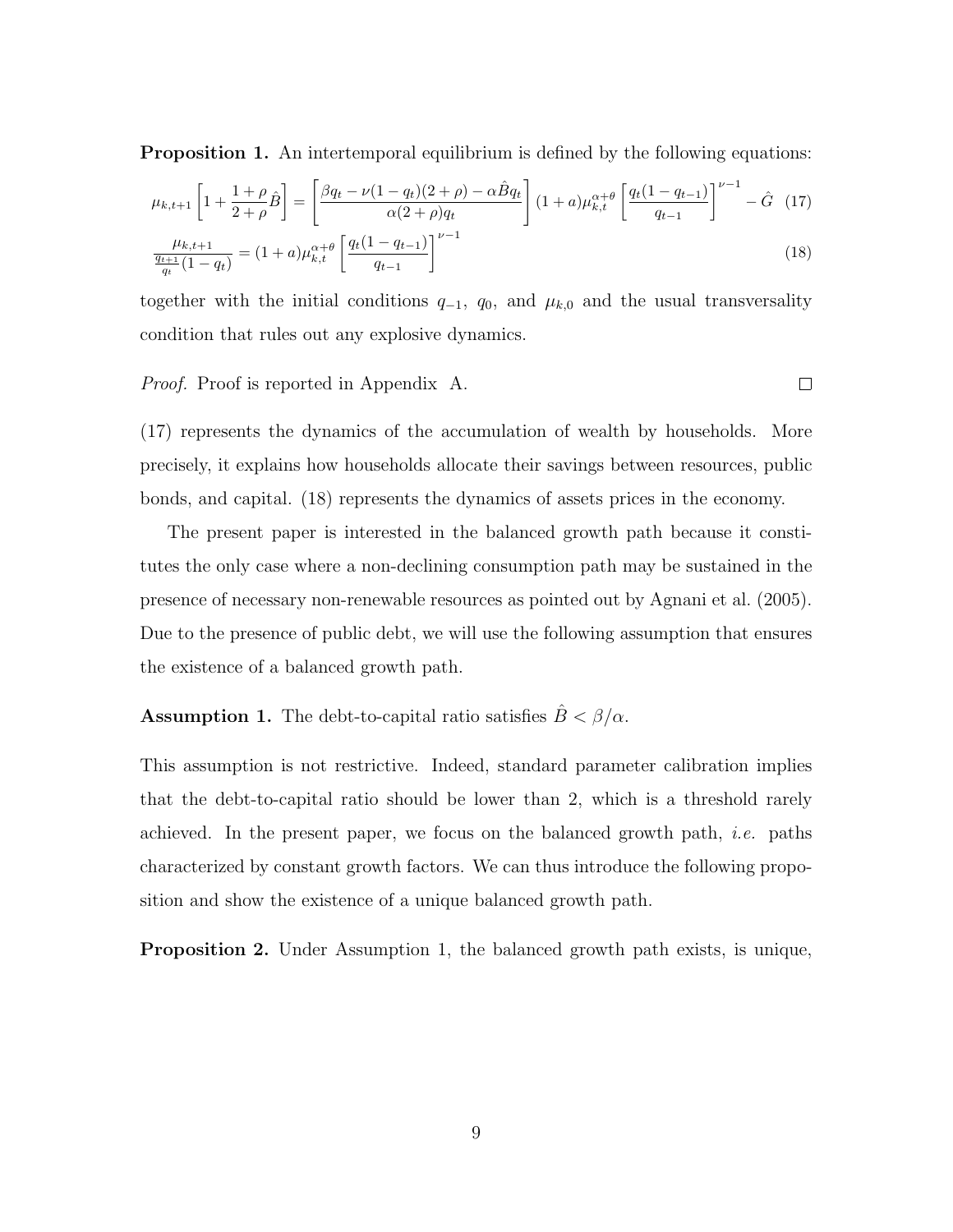and is defined by the following equations

$$
\mu = \mu_y = \mu_k = \mu_c = \mu_d = \mu_s = \mu_b = \mu_g = \mu_w = \mu_\tau = (1+a)^{\frac{1}{1-\alpha-\theta}} (1-q)^{\frac{\nu}{1-\alpha-\theta}}
$$
  
\n
$$
\mu_x = \mu_m = 1 - q
$$
  
\n
$$
\mu_p = \frac{\mu_y}{\mu_x} = 1 + r = (1+a)^{\frac{1}{1-\alpha-\theta}} (1-q)^{\frac{\nu}{1-\alpha-\theta}-1}
$$
  
\n
$$
\mu_r = 1
$$
  
\n
$$
\mu_A = 1 + a
$$

and q solving the following non-linear equation

$$
F(q) \equiv \frac{\alpha (1+a)^{\frac{1}{1-\alpha-\theta}} (1-q)^{\frac{\nu}{1-\alpha-\theta}} [(2+\rho)+(1+\rho)\hat{B}]q + \alpha \hat{G}q}{\beta q - (2+\rho)\nu(1-q) - \alpha \hat{B}q}
$$
  
=  $(1+a)^{\frac{1}{1-\alpha-\theta}} (1-q)^{\frac{\nu}{1-\alpha-\theta}-1} \equiv H(q)$  (19)

 $\Box$ 

Proof. Proof is reported in Appendix B

The balanced growth path could represents either a growing or a decreasing economy. In the present paper, we are interested in the sustainability of positive growth defined as follows.

**Definition 1.** A balanced growth path is sustainable if  $\mu \geq 1$ .

Proposition 2 has important implications in terms of sustainability. Indeed, a balanced growth path is the only path compatible with a non-declining consumption (Agnani et al., 2005). High public debt-to-capital stabilization ratios, preventing the existence of a balanced growth path, thus prevent any sustainable growth possibility.

According to Definition 1 and taking into account Proposition 2, a sustainable balanced growth path requires

$$
\frac{(2+\rho)\nu}{\beta - \alpha \hat{B} + (2+\rho)\nu} < q^* \le 1 - (1+a)^{\frac{-1}{\nu}}
$$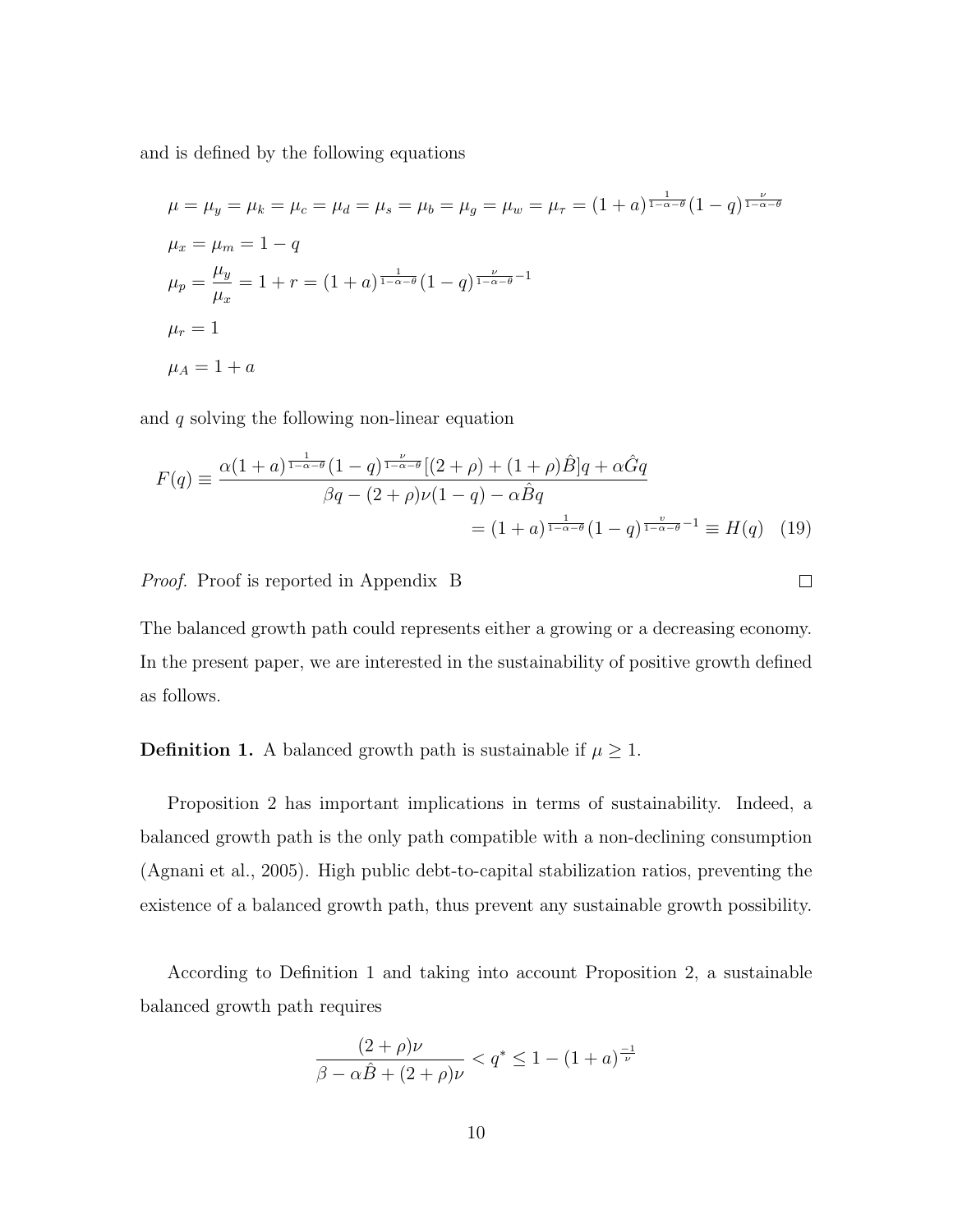Thus, the economy is contracting if  $1 - (1 + a)^{\frac{-1}{\nu}} < \frac{(2+\rho)\nu}{\rho}$  $\frac{(2+\rho)\nu}{\beta-\alpha\hat{B}+(2+\rho)\nu}$  which is less likely to hold for low level of public debt-to-capital stabilization ratios. Thus, a high level of public debt is associated with an unsustainable use of resources.

Since our economy can display long-run positive as well as negative balanced growth, some restrictions on the structural as well as policy parameters are necessary in order to guarantee a sustainable balanced growth path. The following proposition explains such a point.

**Proposition 3.** If  $\frac{\beta}{\alpha} > \hat{B} > \frac{1}{\alpha} \left[ \beta + (2+\rho)\nu - \frac{(2+\rho)\nu}{1-(1+a)^{-1/\nu}} \right]$ , the economy is characterized by an unsustainable balanced growth path.

*Proof.* 
$$
1 - (1 + a)^{\frac{-1}{\nu}} < \frac{(2+\rho)\nu}{\beta - \alpha \hat{B} + (2+\rho)\nu} \Leftrightarrow \hat{B} > \frac{1}{\alpha} \left[ \beta + (2+\rho)\nu - \frac{(2+\rho)\nu}{1 - (1+a)^{-1/\nu}} \right]
$$

Proposition 3 shows that there exists an intermediary level of debt-to-capital which is compatible with a balanced growth path, but which is (environmentally) unsustainable. Public debt thus appears as a threat to sustainable development.

#### 4. Local Stability

This section is devoted to the analysis of local stability of the dynamic system defined by equations (17) and (18). Defining  $z_t = q_{t-1}$ , the system may be re-written as follows

$$
\begin{cases}\n\mu_{k,t+1} \left[ 1 + \frac{1+\rho}{2+\rho} \hat{B} \right] = \left[ \frac{\beta q_t - \nu (1-q_t)(2+\rho) - \alpha \hat{B} q_t}{\alpha (2+\rho) q_t} \right] (1+a) \mu_{k,t}^{\alpha+\theta} \left[ \frac{q_t (1-q_{t-1})}{q_{t-1}} \right]^{\nu-1} - \hat{G} \\
\frac{\mu_{k,t+1}}{q_t} (1-q_t) = (1+a) \mu_{k,t}^{\alpha+\theta} \left[ \frac{q_t (1-q_{t-1})}{q_{t-1}} \right]^{\nu-1} \\
z_{t+1} = q_t\n\end{cases}
$$

Linearizing this system around the BGP, we get

$$
\begin{pmatrix} d\mu_{k,t+1} \\ dq_{t+1} \\ dz_{t+1} \end{pmatrix} = \begin{pmatrix} A & B & C \\ \frac{G-DA}{F} & \frac{H-E-DB}{F} & \frac{I-DC}{F} \\ 0 & 1 & 0 \end{pmatrix} \begin{pmatrix} d\mu_{k,t} \\ dq_t \\ dz_t \end{pmatrix}
$$

where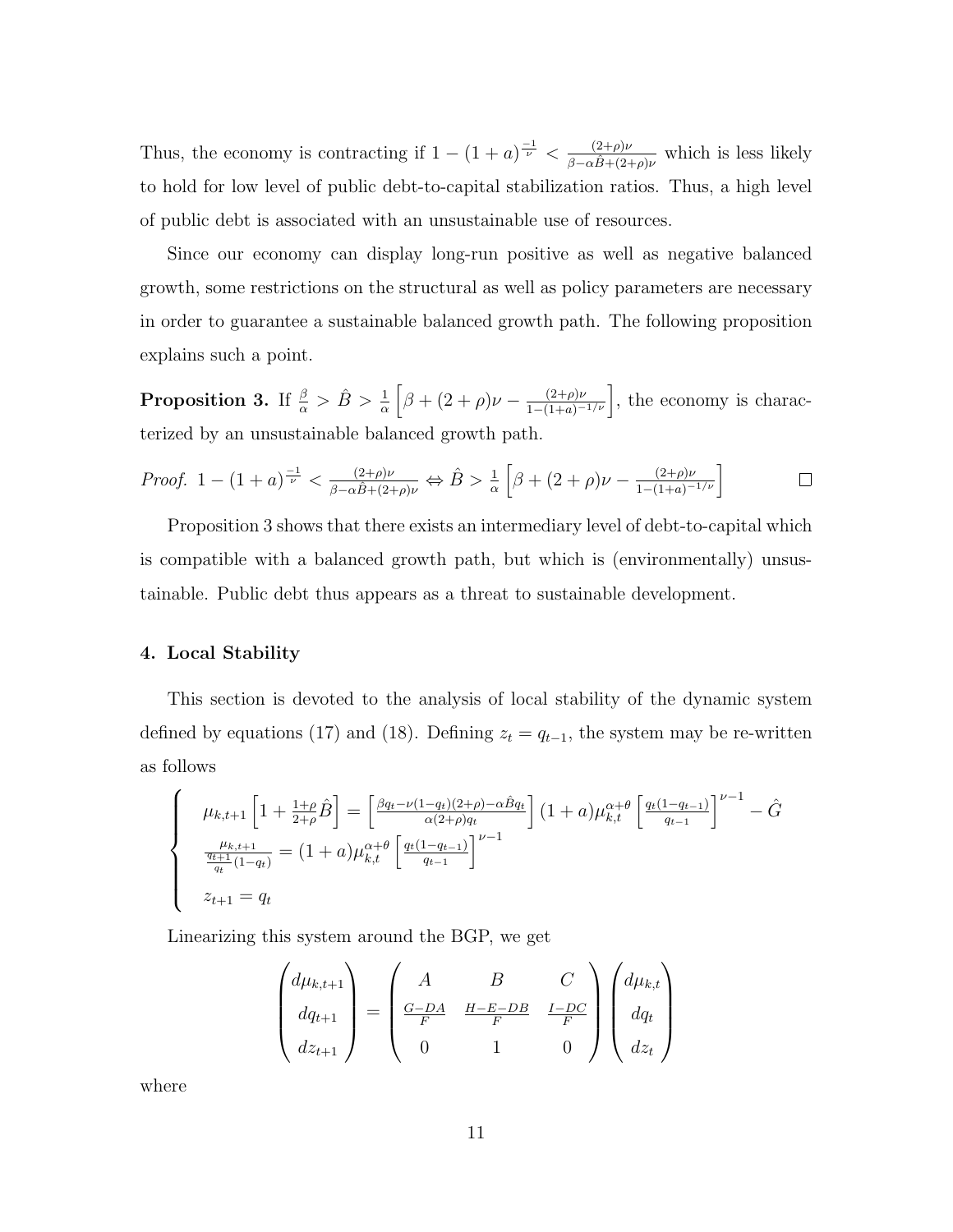$$
A = \frac{(\alpha + \theta) \left[ \beta q - \alpha \hat{B} q - \nu (2 + \rho)(1 - q) \right]}{q \alpha (2 + \rho)(1 - q) \left[ 1 + \frac{\hat{B}(1 + \rho)}{2 + \rho} \right]} \qquad F = -\frac{\mu}{(1 - q)q}
$$
  
\n
$$
B = \frac{\mu \left[ (\nu - 1) \left[ \beta q - \alpha \hat{B} q - \nu (2 + \rho)(1 - q) \right] + \nu (2 + \rho) \right]}{q^2 \alpha (2 + \rho)(1 - q) \left[ 1 + \frac{\hat{B}(1 + \rho)}{2 + \rho} \right]} \qquad G = \frac{\alpha + \theta}{1 - q}
$$
  
\n
$$
C = -\frac{\mu (\nu - 1) \left[ \beta q - \alpha \hat{B} q - \nu (2 + \rho)(1 - q) \right]}{q^2 \alpha (2 + \rho)(1 - q)^2 \left[ 1 + \frac{\hat{B}(1 + \rho)}{2 + \rho} \right]} \qquad H = \frac{(\nu - 1)\mu}{(1 - q)q}
$$
  
\n
$$
D = \frac{1}{1 - q} \qquad I = -\frac{(\nu - 1)\mu}{(1 - q)^2 q}
$$
  
\n
$$
E = \frac{\mu}{(1 - q)^2}
$$

We calibrate the model with the following annual rates:  $a = 0.028$ ,  $\rho = 0.016$ . We assume that one period account for 25 years and we take  $\alpha = 0.3$ ,  $\beta = 0.65$ ,  $\nu = 0.05$ and  $\theta = 0.2$ . We assume that the  $\hat{G}$  and  $\hat{B}$  are respectively 0.01 and 0.6. It follows that  $q \approx 0.61$  and  $\mu \approx 3.61$ . With those values, it appears that the system exhibits saddle-path stability. Indeed, our system include two predetermined variables and one forward looking variable, and we obtain only one eigenvalue with absolute value larger than one.<sup>5</sup> Sensitivity analysis has been performed and this result appears very robust.

#### 5. The Impact of Public Finances Stabilization Ratios on Growth

This section analyses how movements of public debt-to-capital and public expendituresto-capital ratio affects the rate of growth of the economy using comparative statics.<sup>6</sup> In the following propositions, we prove that an increase in the public expenditures stabilization ratio or in the public debt stabilization ratio is growth detrimental.

Proposition 4. An increase of public expenditures stabilization ratio decreases the rate of growth.

*Proof.* Proof is reported in Appendix C. 
$$
\Box
$$

<sup>5</sup>Simulated eigenvalues of the Jacobian Matrix are 3.10724, 0.499705, 0. The 0 eigenvalue being an artefact due to the number of lags in the system.

<sup>&</sup>lt;sup>6</sup>We focus on the case where public debt (as a share of capital) is sufficiently low i.e.  $\hat{B} < \tilde{B}$ .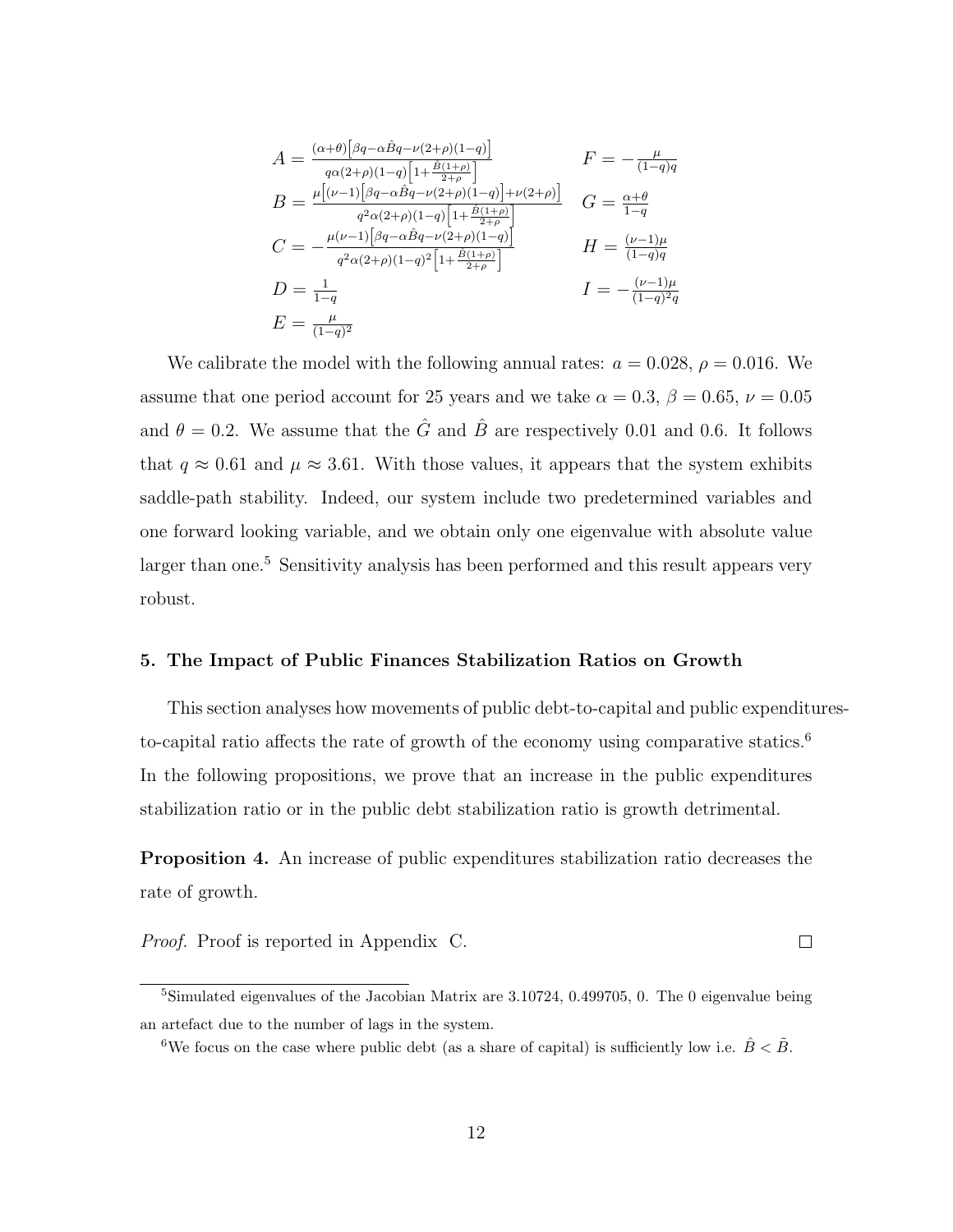This effect is quite intuitive. When the weight of public expenditures in the economy increases, it implies an increase in taxes and reduces the disposable income of households. They consume less but they also save less in both capital and resources. The rate of resource extraction increases which affects negatively the rate of growth. More capital is needed in the long run to compensate resource depletion but in the same time less capital is offered by households.

Proposition 5. An increase of public debt stabilization ratio decreases the rate of growth.

 $\Box$ 

Proof. Proof is reported in Appendix D.

In the long run, an increase in  $\hat{B}$  imposes a higher level of taxes which depresses growth as explained before. In addition, an increase in the level of debt-to-capital stabilization ratio implies a larger crowding out effect of public debt on other assets (capital and resources). Capital accumulation is reduced and resource use increases.

#### 6. The Central Planner's Problem

This section is devoted to the study of the social planner program. We assume that the social planner faces the same expenditure stabilization rule than the one we imposed previously to the market economy. Formally, it means that the public expenditures-to-capital ratio should be stabilized at a level  $\tilde{G}$ . This assumption has two advantages. i) It allows to see how the optimal rate of growth is affected by a change in the ratio of public expenditures-to-capital, *i.e.* in change in budgetary treaties;  $ii)$  It will also allow us to find an instrument (the public debt-to-capital stabilization ratio) that is able to decentralize the optimal equilibrium for each level of public expenditures stabilization ratio. Let's assume that the social planner discounts time at a rate  $\psi$ . As a consequence, it solves the following Ramsey problem:

$$
\max_{\{c_t; d_t; m_t; k_t\}_{t=0}^{\infty}} = \frac{1}{1+\rho} \ln(d_0) + \sum_{t=0}^{\infty} \frac{1}{(1+\psi)^{t+1}} \left[ \ln(c_t) + \frac{1}{1+\rho} \ln(d_{t+1}) \right]
$$
(20)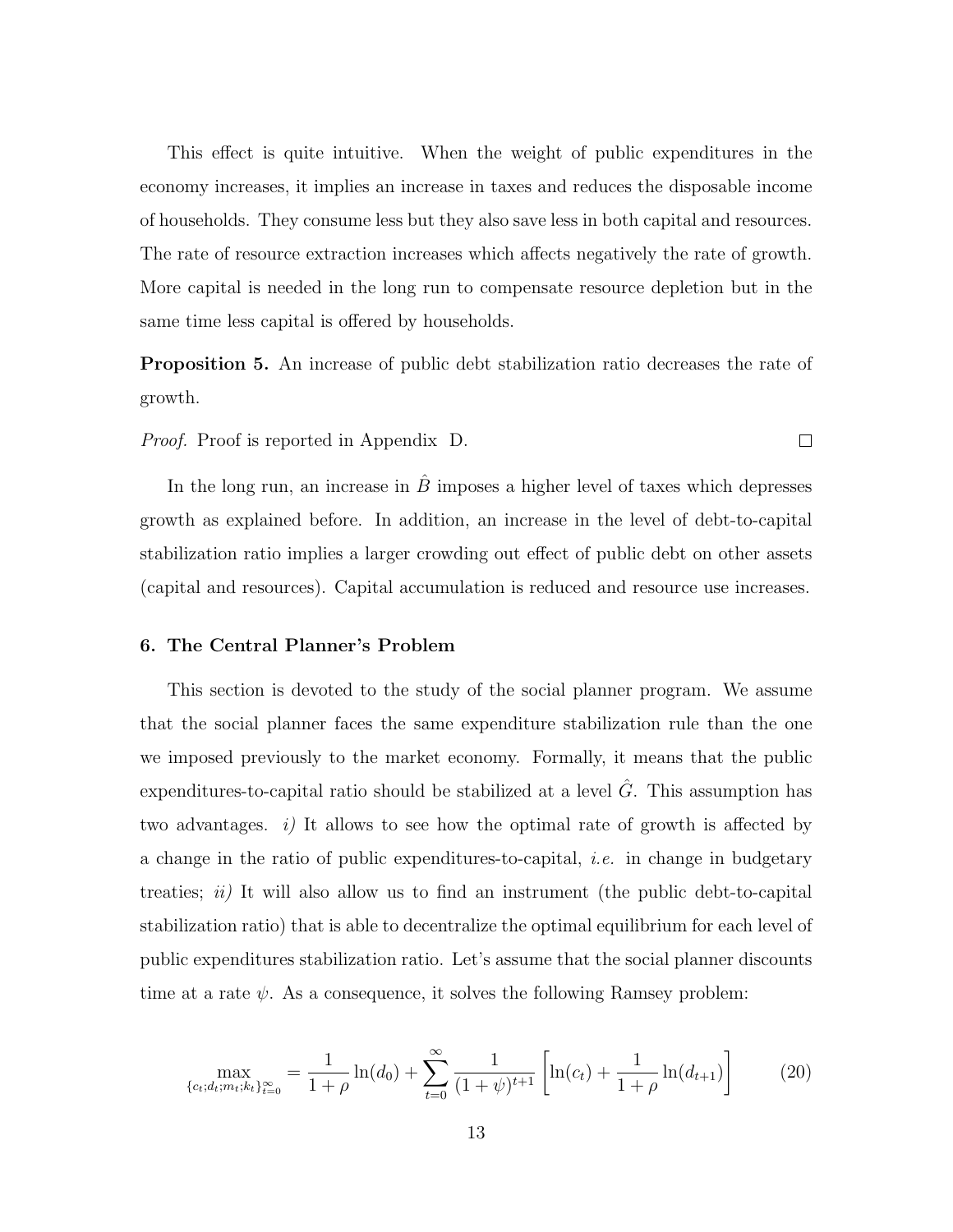subject to:

$$
c_t + d_t + k_{t+1} + (\hat{G} - 1)k_t = A_t \hat{G}^\theta k_t^{\alpha + \theta} x_t^{\nu}
$$
\n(21)

$$
A_{t+1} = (1+a)A_t \t\t(22)
$$

$$
m_t = m_{t-1} - x_t \t\t(23)
$$

$$
m_{-1} = \sum_{t=0}^{\infty} q_t m_{t-1}
$$
 (24)

$$
k_0, m_{-1}, , A_0 > 0 \tag{25}
$$

where  $(21)$  is the resource constraint of the economy,  $(22)$  is the law of technical progress, (23) is the low of motion of the resource stock, (24) is a total exhaustibility condition for the resources while (25) represents initial endowments. The first order condition of the planner's program may be reduced to the following system:

$$
\frac{1+\psi}{1+\rho} = \frac{d_t}{c_t} \tag{26}
$$

$$
(1+\rho)\frac{d_{t+1}}{c_t} = (\alpha+\theta)A_{t+1}\hat{G}^{\theta}k_{t+1}^{\alpha+\theta-1}x_{t+1}^{\nu} + 1 - \hat{G}
$$
\n(27)

$$
\frac{A_{t+1}\hat{k}_{t+1}^{\alpha+\theta}x_{t+1}^{\nu-1}}{A_t k_t^{\alpha+\theta}x_t^{\nu-1}} = (\alpha+\theta)A_{t+1}\hat{G}^{\theta}k_{t+1}^{\alpha+\theta-1}x_{t+1}^{\nu} + 1 - \hat{G}
$$
\n(28)

$$
\lim_{t \to \infty} \left(\frac{1}{1+\psi}\right)^t \frac{k_{t+1}}{c_t} = 0 \tag{29}
$$

where  $(26)$  and  $(27)$  are, respectively, the intergenerational and intragenerational optimality conditions, (28) characterizes the optimal inter-temporal resources allocation and (29) is the transversality condition.

Combining equations  $(21)-(28)$ , the dynamics of the economy is defined by the following system:

$$
\left( (1+a)\mu_{k,t+1}^{\alpha+\theta-1} \mu_{x,t+1}^{\nu} = \frac{(1+a)\mu_{k,t+1}^{\alpha+\theta} \mu_{x,t+1}^{\nu-1} - 1 + \hat{G}}{(1+a)\mu_{k,t}^{\alpha+\theta} \mu_{x,t}^{\nu-1} - 1 + \hat{G}} \right)
$$
(30)

$$
\begin{cases}\n(1+a)\mu_{k,t+1}^{\alpha+\theta-1}\mu_{x,t+1}^{\nu} = \frac{(1+a)\mu_{k,t+1}^{\alpha+\theta}\mu_{x,t+1}^{\nu-1} - 1 + \hat{G}}{(1+a)\mu_{k,t}^{\alpha+\theta}\mu_{x,t}^{\nu-1} - 1 + \hat{G}} \\
(1+a)\mu_{k,t+1}^{\alpha+\theta}\mu_{x,t+1}^{\nu-1} = (1+\psi)\mu_{k,t+1}\frac{\gamma_{c,t+1}}{\gamma_{c,t}}\n\end{cases}
$$
\n(30)

$$
\begin{cases}\n\gamma_{c,t}\left[1+\frac{1+\psi}{1+\rho}\right] + \mu_{k,t+1} + \hat{G} - 1 = \frac{(1+a)\mu_{k,t+1}^{\alpha+\theta}\mu_{x,t+1}^{\nu-1} - 1 + \hat{G}}{\alpha+\theta}\n\end{cases}
$$
\n(32)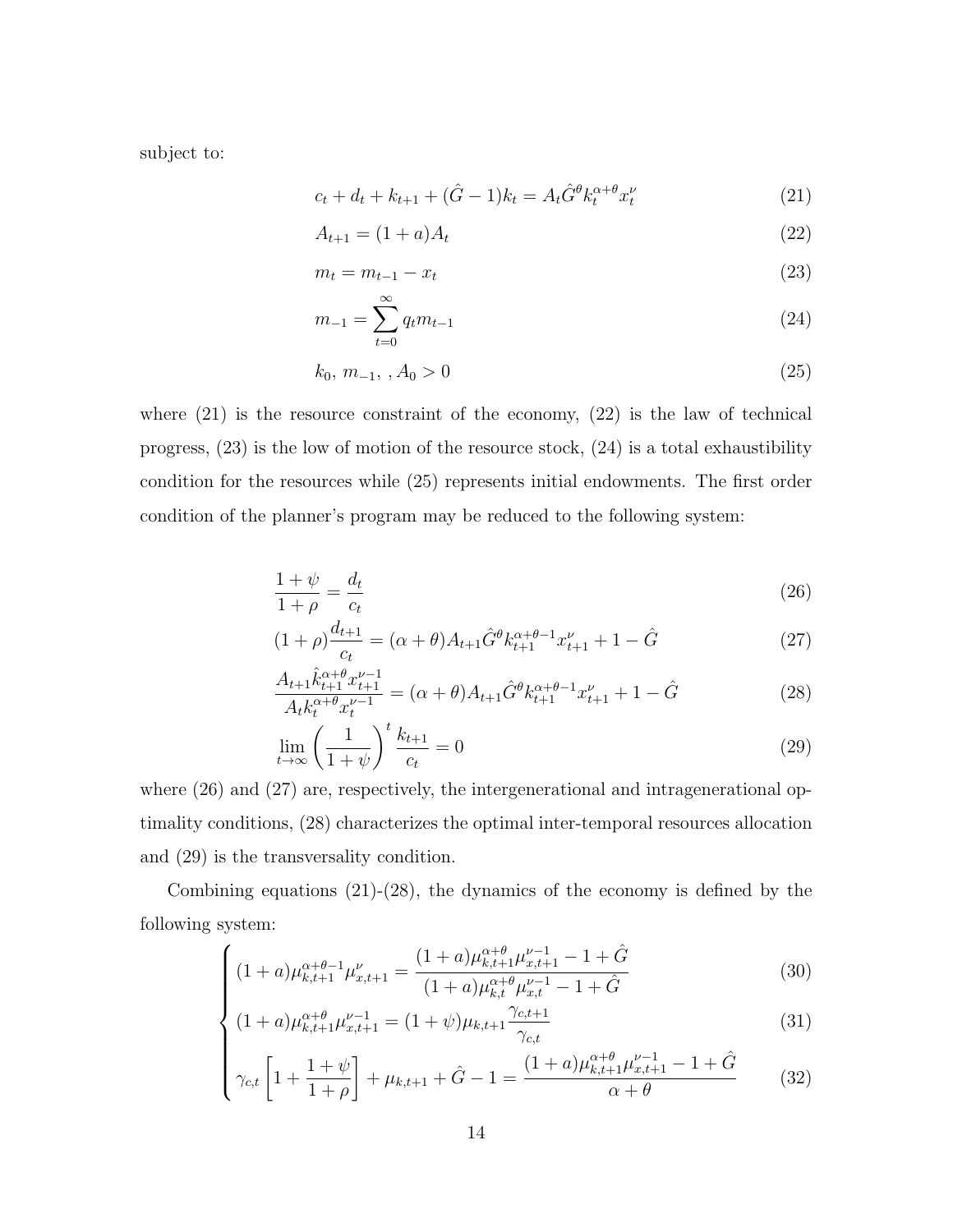where  $\gamma_{c,t} = c_t/k_t$ . Evaluating the system at the BGP and using the definition of the extraction rate  $q_t = x_t/m_{t-1}$ , one can define the balanced growth path of this Ramsey economy.

**Proposition 6.** The optimal balanced growth path is defined by the following growth rates:

$$
\tilde{\mu}_y = \tilde{\mu}_k = \tilde{\mu}_c = \tilde{\mu}_d = \tilde{\mu} = (1+a)^{\frac{1}{1-\alpha-\theta}} (1-\tilde{q})^{\frac{\nu}{1-\alpha-\theta}}
$$

$$
\tilde{\mu}_x = \tilde{\mu}_m = 1 - \tilde{q}
$$

$$
\tilde{\mu}_A = 1 + a
$$

where

$$
\tilde{q} = \frac{\psi}{1-\psi}.
$$

Proof. Proof is reported in Appendix E.

The optimal extraction rate is completely determined by the social rate of time preference. The Ramsey economy is thus a kind of cake-eating problem where the speed of resource exhaustion depends on a trade-off between different generations' welfare. It thus appears that the optimal rate of growth depends also on such a trade-off. When  $\psi$  is low, the rate of resource use is low so that the resource stock is preserved for future generation and long-run growth is enhanced. In opposition, when  $\psi$  is large, the rate of resource use is large so that the resource stock exhaustion goes faster depressing future growth. We can see here that the stabilization rule for public expenditures doesn't affect optimal extraction and growth, which are solely determined by the exogenous rate of technological progress, the social rate of time preference and factor elasticities in the production function.

#### 7. Decentralization of the Optimal Allocation

Comparing the growth rates that appear in Propositions 2 and 6, it is immediate that the decentralization of the optimal allocation requires to put the market

 $\Box$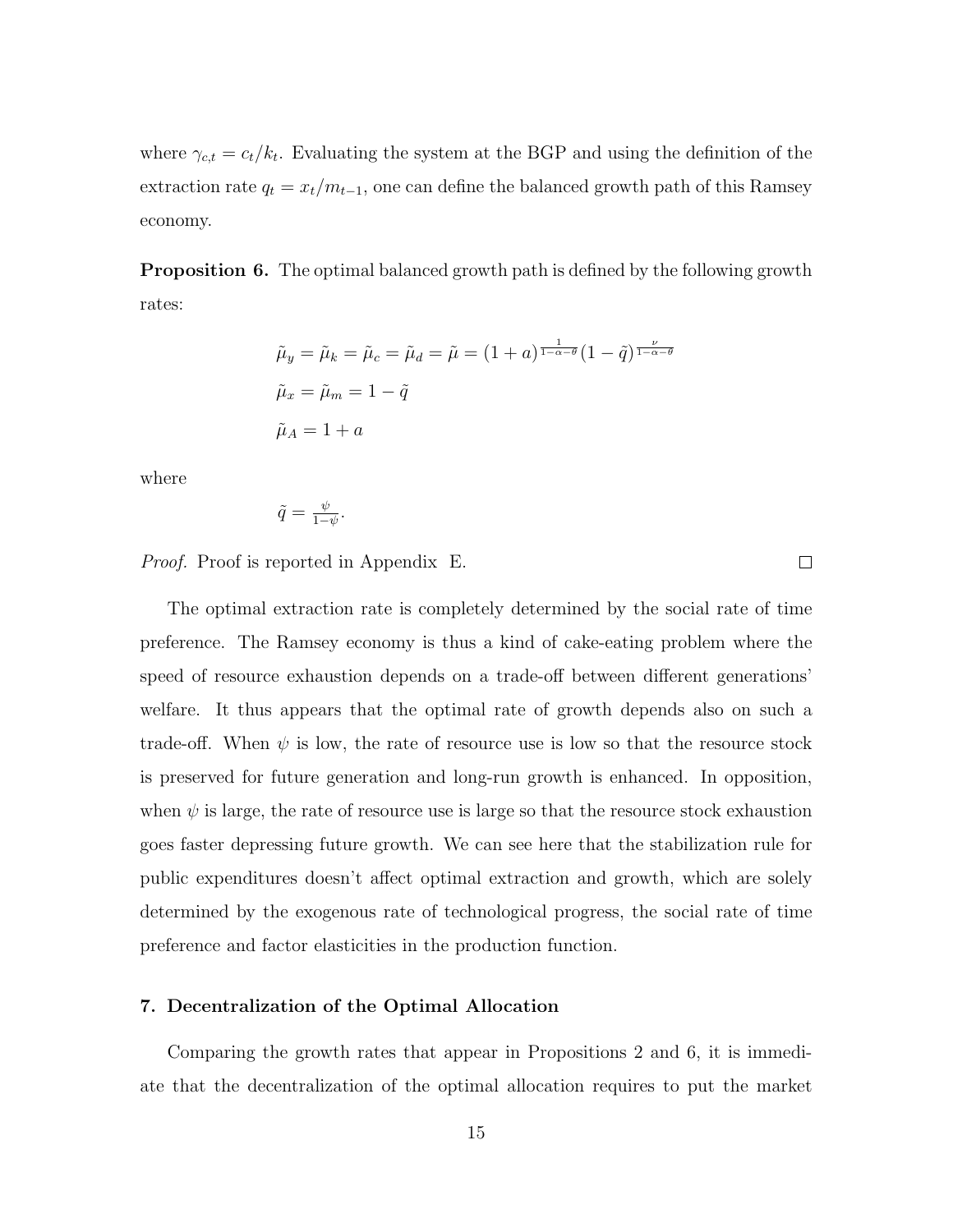equilibrium extraction rate at the optimal level. This can be done using the public debt-to-capital stabilization level. Indeed, this ratio affects the rate of resource extraction as highlighted in Proposition 5. We thus propose to find the level of public debt-to-capital ratio such that  $q = \tilde{q}$ . Using equation (19), it can be inferred that the optimal level of debt-to-capital ratio  $\tilde{\hat{B}}$  should satisfy

$$
\frac{\alpha(1+a)^{\frac{1}{1-\alpha-\theta}}(1-\tilde{q})^{\frac{\nu}{1-\alpha-\theta}}[(2+\rho)+(1+\rho)\tilde{\hat{B}}]\tilde{q}+\alpha \hat{G}\tilde{q}}{\beta\tilde{q}-(2+\rho)\nu(1-\tilde{q})-\alpha\tilde{\hat{B}}\tilde{q}}=(1+a)^{\frac{1}{1-\alpha-\theta}}(1-\tilde{q})^{\frac{\upsilon}{1-\alpha-\theta}-1}
$$

where  $\tilde{q} = \psi/(1+\psi)$ . It is straightforward to demonstrate that this condition imposes

$$
\tilde{\hat{B}} = \frac{\beta \tilde{q} - (2+\rho)\nu(1-\tilde{q}) - (2+\rho)\alpha \tilde{q} - \hat{G}\alpha \tilde{q}}{\alpha \tilde{q} \left[1 + (1+\rho)(1-\tilde{q})\right]}
$$
(33)

Therefore, we have the following proposition.

Proposition 7. The optimal allocation may be decentralized with a public debt-tocapital ratio  $\hat{B}$ .

From equation (33), it immediately appears that a higher level of public expendituresto-capital ratio imposes a lower level of debt. The reason is quite simple. The optimal extraction rate is exclusively defined by the social rate of time preference. However, the market equilibrium extraction rate is endogenously determined and  $\hat{G}$  and  $\hat{B}$  are key parameters in its determination as highlighted by Propositions 4 and 5. Since increases in each of these two parameters increase the extraction rate, it is not surprising that an increase of the (exogenous) level of public expenditures-to-capital ratio reduces the optimal level of public debt-to-capital ratio.

#### 8. Conclusion

Environmental issues are ones of the main cores of economic agenda. The faith in a lasting capital accumulation process and in a never-ending increase in GDP, consumption and investment is more and more questioned on the ground of an environment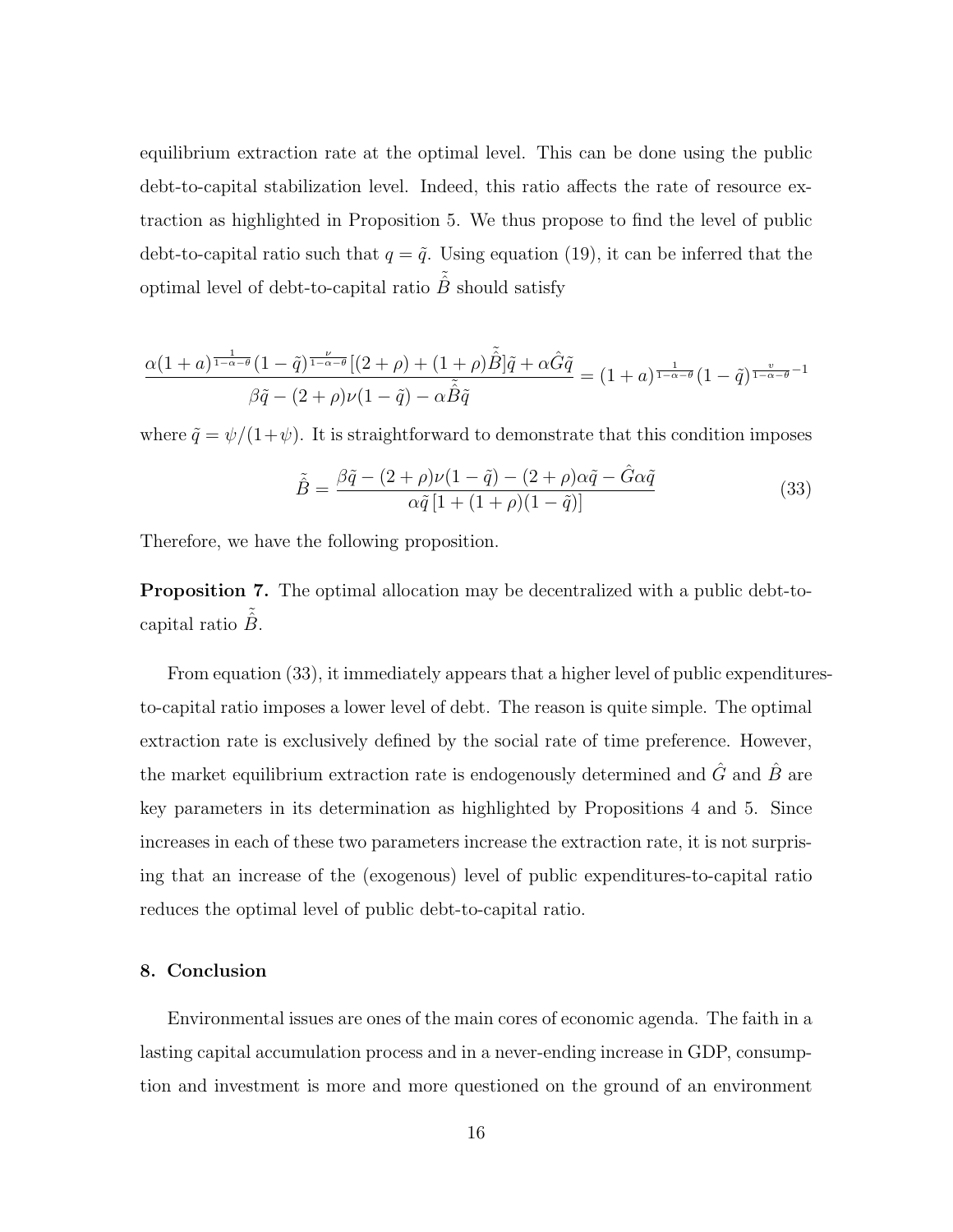characterized by its limited amount of resources not all of them perfectly renewable. This seems apparently to put an upper bound on the increase of what Adam Smith referred as to the "wealth of the nations". Another highly questioned issue in recent literature is the impact of public debt on growth. Indeed, it is often thought that savings devoted to finance public debt is crowded out from productive capital accumulation. However, public finances allowed by the emission of public debt may be growth enhancing since they can endow the economy with productive infrastructures-Barro (1990). In addition, public debt can be seen as a speculative bubble able to restore dynamic efficiency in economies characterized by capital over-accumulation Tirole (1985).

In this paper we have focused on such issues by studying an OLG model with stationary population and Cobb-Douglas preferences in which individuals accumulate physical capital, a non-renewable resource, and government liabilities. The government fiscal policy consists in targeting the public debt-to-capital ratio and the public expenditures-to-capital ratio, where public spending is assumed to contribute to production although in an unintended way. As a consequence, in order to respect public budget constraint, taxation is endogenously adjusted in response to the evolution of aggregate variables. Within such a framework, we have studied the impact of the fiscal rules on the balanced growth path. More in details, we have proved that a higher public debt stabilization ratio and/or a larger public spending stabilization ratio is growth detrimental, since it compels agents to reallocate their savings from physical capital and the stock of natural resources to debt and this in turn accelerates the extraction rate at the cost of reducing the long run sustainability of the system.

In a further section of the paper we have carried out a detailed analysis of the centralized economy where a benevolent social planner is free to choose the economic path on the ground of its time preference and subject uniquely on the public expenditures stabilization target. The main result we obtain is that the stationary growth rate increases as soon as the social planner cares more and more about future generations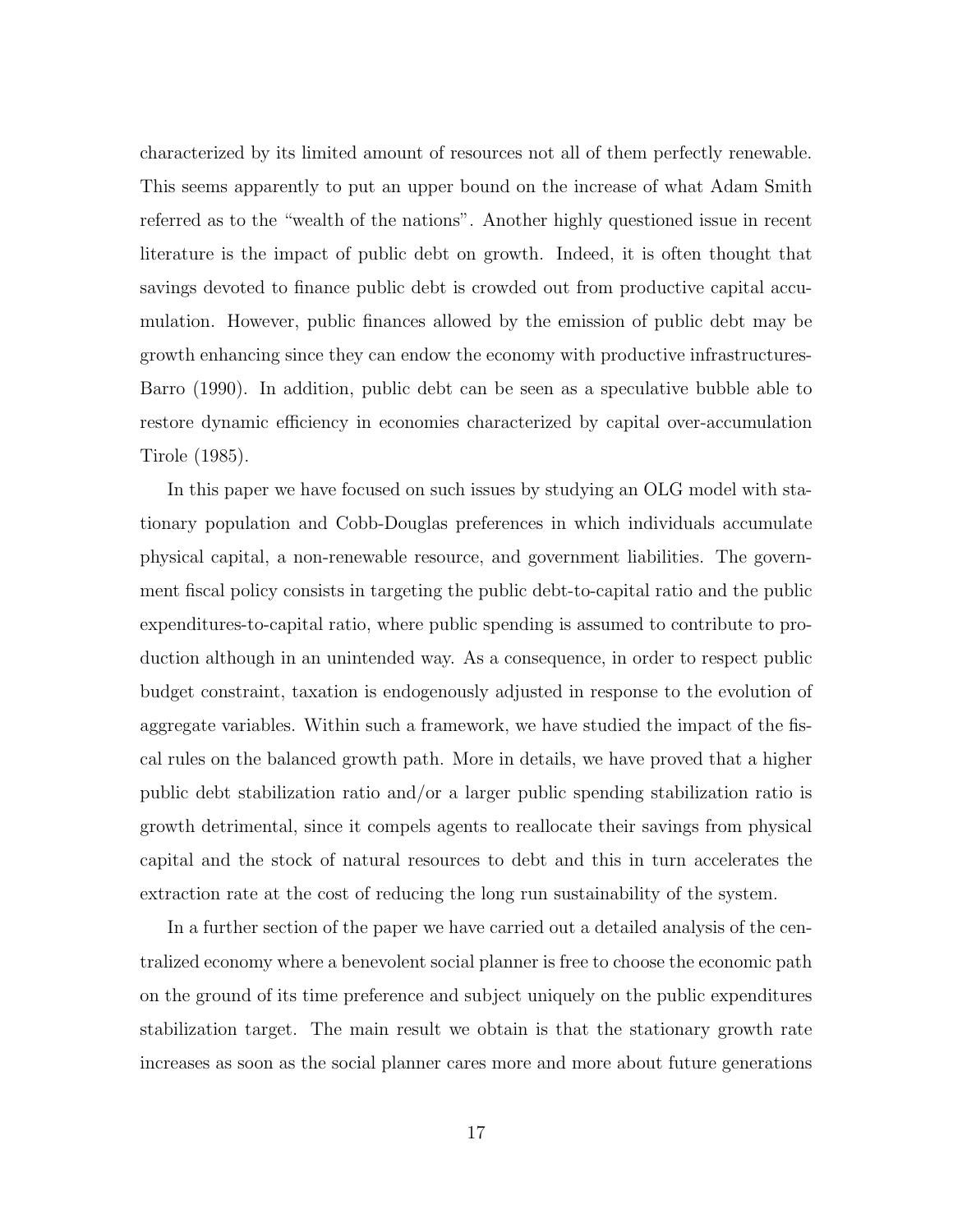and therefore tries to avoid a too much fast exploitation of the non-renewable resource which may be detrimental for the future economy size. In addition, we show that the optimal balanced growth path can be opportunely decentralized by calibrating the fiscal instruments, as the public debt ratio; this is the immediate consequence of the monotonic and negative relationship occurring between public debt stabilization ratio and the economy rate of growth.

Since the rate of growth chosen by the social planner is increasing in his degree of patience, we find that the optimal public debt stabilization ratio will be lower in economies run by less shortsighted rulers. Therefore, in some circumstances, larger public debts could be welfare-improving. Of course, such results hold within our economy characterized by short-lived agents, Cobb-Douglas preferences and the absence of increasing returns to scale sufficient to generate unbounded growth (with the necessary requirement of exogenous technological progress). By removing each of these hypotheses, one could improve the analysis in terms of the role of the fiscal policy on growth, of the equilibrium (in)determinacy and of the extraction rate of non-renewable resources. We leave such purposes for future research.

#### Appendix A. Proof of Proposition 1

Combining equation (14) together with the market clearing condition for capital and bonds (16) and the Euler equation (8), it is immediate that

$$
(2+\rho)(k_{t+1} + b_{t+1}) = w_t - \tau_t - (2+\rho)p_t m_t
$$

Using the government budget constraint, it gives

$$
(2+\rho)k_{t+1} + (1+\rho)b_{t+1} = w_t - (1+r_{t+1})b_t - g_t - (2+\rho)p_t m_t
$$

Since the government stabilizes its debt-to-capital at  $\hat{B}$  and its expenditures to GDP ratio at  $\hat{G}$  and substituting  $w_t$ ,  $p_t$  and  $r_{t+1}$  by their expressions, it follows that we obtain

$$
(2+\rho)k_{t+1} + (1+\rho)\hat{B}k_{t+1} = \left[\beta - \frac{\nu(2+\rho)(1-q_t)}{q_t} - \alpha\hat{B}\right]A_t k_t^{\alpha} x_t^{\nu} \hat{G}^{\theta} k_t^{\theta} - \hat{G}k_t
$$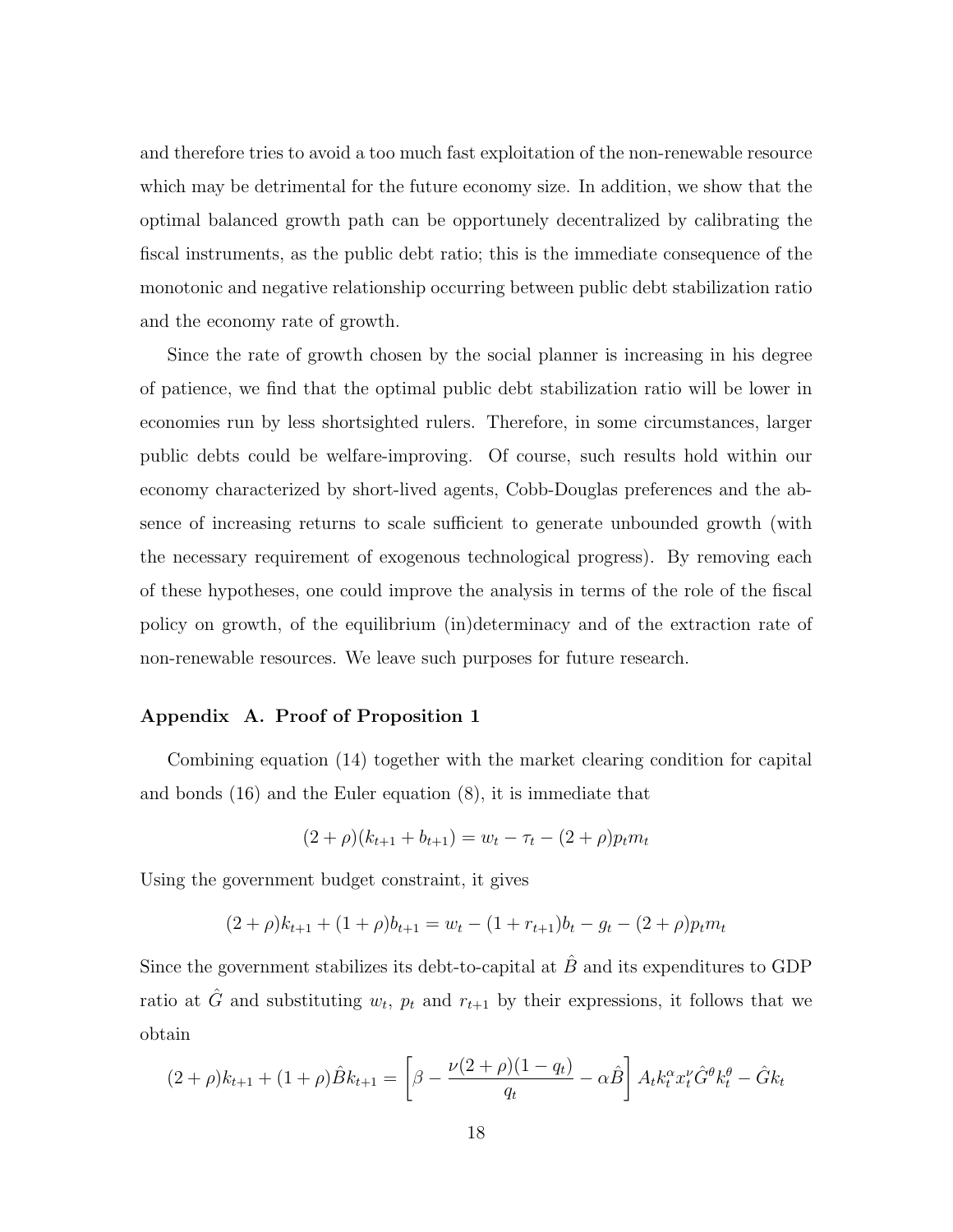Dividing both sides by  $k_t$ , and noticing than  $A_t k_t^{\alpha} x_t^{\nu} \hat{G}^{\theta} k_t^{\theta} = \frac{p_t/p_{t-1}}{\alpha}$  $\frac{p_{t-1}}{\alpha}$ , we obtain equation  $(17).$ 

Combining (9) and (12), we get

$$
\frac{p_{t+1}}{p_t} = \alpha A_{t+1} k_{t+1}^{\alpha-1} x_{t+1}^\nu g_{t+1}^\theta
$$

Taking the ratio of this equation evaluated in  $t + 1$  and in t, and using equation (12), we obtain equation (18).

#### Appendix B. Proof of Proposition 2

Along the BGP, all variables grow at a constant rate.

- The extraction rate should be constant at the BGP. Thus, equation (2) implies  $\mu_m = 1 - q$
- From equation (1), we obtain  $\mu_x = \mu_m$
- $\mu_a = 1 + a$
- The Hotelling rule (9) implies  $\mu_p = 1 + r_{t+1}$
- A BGP requires a constant interest rate because the resource price's rate of growth is constant so  $\mu_r = 1$
- We assume constant GDP ratios of public expenditures and public indebtness. Thus  $\mu_g = \mu_b = \mu_y$
- The production function at the BGP gives  $\mu_y = (1 + a)\mu_k^{\alpha} \mu_x^{\nu} \mu_g^{\beta}$
- Equation (14) gives  $\mu_w = \mu_y$
- The Euler Equation (8) along the BGP gives  $\mu_c = \mu_d$
- The government budget constraint implies  $\mu_{\tau} = \mu_b = \mu_y$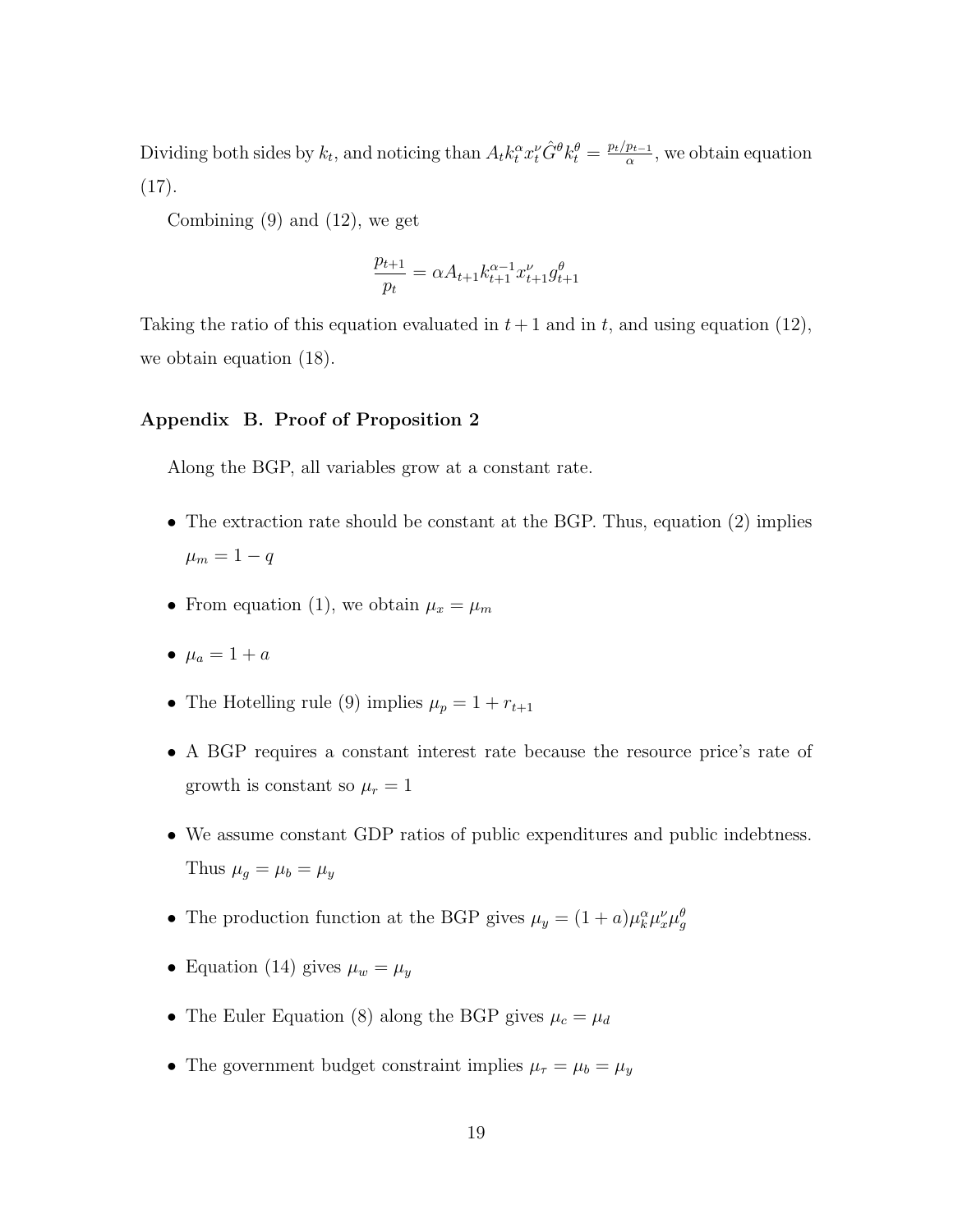- Evaluating the budgetary constraint at the BGP leads to  $\mu_d = \mu_y$
- Evaluating (16) at the BGP gives  $\mu_s s_t = \mu_k(k_{t+1} + b_{t+1})$ . Since  $s_t = k_{t+1} + b_{t+1}$ we have  $\mu_s = \mu_k$
- Evaluating (18) along the BGP, we obtain  $\frac{\mu_k}{1-q} = (1+a)\mu_k^{\alpha+\theta}$  $_{k}^{\alpha+\theta}(1-q)^{\nu-1}$ . Thus we have

$$
\mu_k^{1-\alpha-\theta} = (1+a)(1-q)^{\nu}
$$

$$
\mu_k = (1+a)^{\frac{1}{1-\alpha-\theta}}(1-q)^{\frac{\nu}{1-\alpha-\theta}}
$$

• Evaluating (17) at the BGP, we obtain

$$
\mu_{k} \left( 1 + \frac{1+\rho}{2+\rho} \hat{B} \right) + \left( \frac{\nu(1-q)(2+\rho) - \beta q + \alpha q \hat{B}}{\alpha q(2+\rho)} \right) (1+a) \mu_{k}^{\alpha+\theta} (1-q)^{\nu-1} = -\frac{\hat{G}}{2+\rho}
$$
  

$$
\frac{\mu_{k}[(2+\rho) + (1+\rho)\hat{B}] + \hat{G}}{2+\rho} = \frac{\beta q - \nu(1-q)(2+\rho) - \alpha q \hat{B}}{\alpha q(2+\rho)} \frac{\mu_{k}}{1-q}
$$
  

$$
\frac{\alpha q \mu_{k}[(2+\rho) + (1+\rho)\hat{B}] + \alpha q \hat{G}}{\beta q - \nu(1-q)(2+\rho) - \alpha q \hat{B}} = \frac{\mu_{k}}{1-q}
$$

Replacing  $\mu_k$  by its value, we get:

$$
F(q) \equiv \frac{\alpha q (1+a)^{\frac{1}{1-\alpha-\theta}} (1-q)^{\frac{\nu}{1-\alpha-\theta}} [(2+\rho)+(1+\rho)\hat{B}] + \alpha q \hat{G}}{\beta q - \nu (1-q)(2+\rho) - \alpha q \hat{B}}
$$

$$
= (1+a)^{\frac{1}{1-\alpha-\theta}} (1-q)^{\frac{\nu}{1-\alpha-\theta}-1} \equiv H(q)
$$

and  $q$  is the solution of this non-linear equation.

 $H(q)$  is a positive, increasing and convex function defined on [0;1] admitting a vertical asymptote for  $q = 1$ . Depending on the size of the public debt stabilization ratio,  $F(q)$  may be positive or negative.

Since the numerator of  $F(q)$  is always positive, the sign of the denominator determines the sign of the function.

For  $(2 + \rho)\nu < (\beta - \alpha\hat{B} + (2 + \rho)\nu)q$ ,  $F(q)$  is positive and admits a vertical asymptote in  $q = \hat{q} = \frac{(2+\rho)\nu}{\rho}$  $\frac{(2+\rho)\nu}{\beta-\alpha\hat{B}+(2+\rho)\nu}$ . Since  $\lim_{q\to q^+} F(q) = +\infty$  and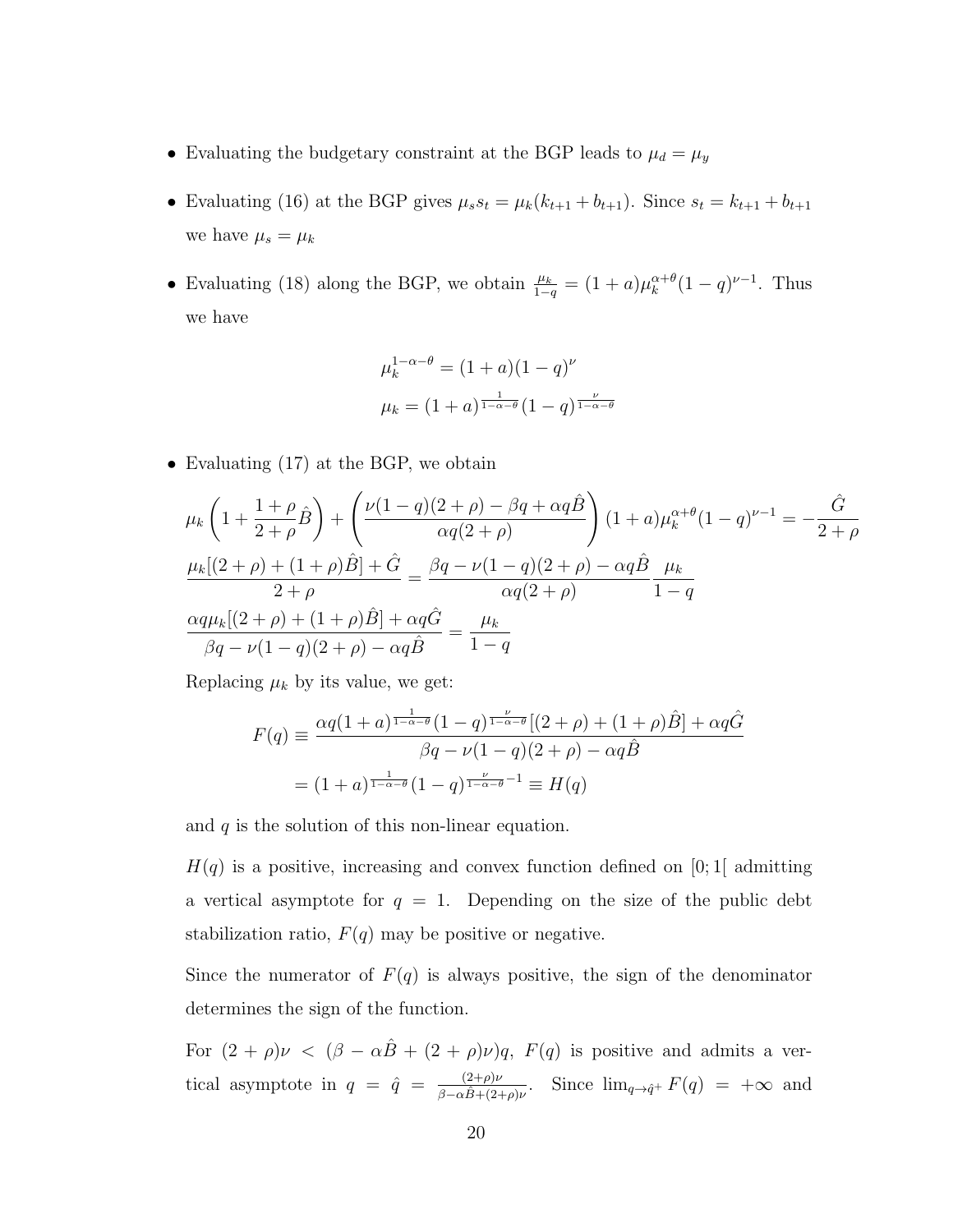$\lim_{q\to 1} F(q) = \frac{\alpha \hat{G}}{\beta - \alpha \hat{B}} > 0$ , it exists a unique  $q^*$  such that equation (19) is satisfied. Thus, if  $\hat{B} < \tilde{B}$ , there exists a unique balanced growth path. Moreover, if the last condition holds,  $F'(q) < 0$  and  $F''(q) > 0$ .

### Appendix C. Proof of Proposition 4

The rate of growth of the economy is defined as

$$
\mu = (1+a)^{\frac{1}{1-\alpha-\theta}}(1-q)^{\frac{\nu}{1-\alpha-\theta}}
$$

The rate of technological progress is considered as exogenous. In opposition, the rate of resource extraction is affected by changes in  $\hat{G}$ . Indeed, while  $H(q)$  is not affected by changes in  $\hat{G}$ ,  $\frac{\partial F(q)}{\partial \hat{G}} > 0$ . Graphically:



Figure C.1: Effects of an increase in G on the extraction rate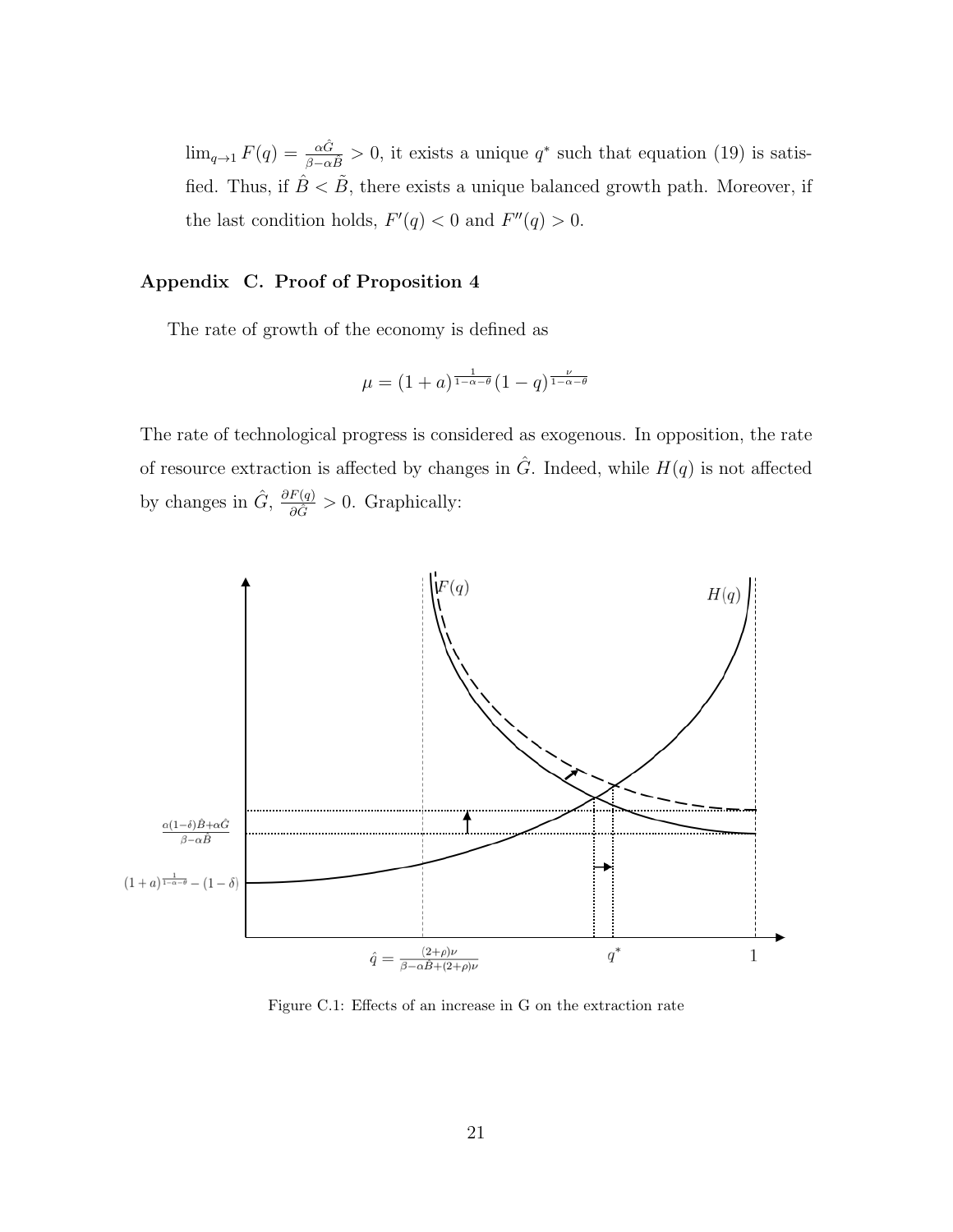#### Appendix D. Proof of Proposition 5

The rate of growth of the economy is defined as

$$
\mu = (1+a)^{\frac{1}{1-\alpha-\theta}} (1-q)^{\frac{\nu}{1-\alpha-\theta}}
$$

The rate of technological progress is considered as exogenous. By contrast, the rate of resource extraction is affected by changes in  $\hat{B}$ . Indeed, while  $H(q)$  is not affected by changes in  $\hat{B}$ ,  $\frac{\partial F(q)}{\partial \hat{B}} > 0$ . Graphically:



Figure D.2: Effects of an increase in G on the extraction rate

#### Appendix E. Proof of Proposition 6

- Evaluating equation (30) at the BGP, we obtain  $\tilde{\mu}_k = (1+a)\tilde{\mu}_k^{\alpha+\theta}\tilde{\mu}_x^{\nu}$ . Then, it follows that  $\tilde{\mu}_k = (1+a)^{\frac{1}{1-\alpha-\theta}} \tilde{\mu}_x^{\frac{\nu}{1-\alpha-\theta}}$
- Taking the ratio of (32) in t and  $t-1$  we get

$$
\frac{\gamma_{c,t} \left[1 + \frac{1+\psi}{1+\rho}\right] + \mu_{k,t+1} + \hat{G} - 1}{\gamma_{c,t-1} \left[1 + \frac{1+\psi}{1+\rho}\right] + \mu_{k,t} + \hat{G} - 1} = \frac{(1+a)\mu_{k,t+1}^{\alpha+\theta}\mu_{k,t+1}^{\nu-1} - 1 + \hat{G}}{(1+a)\mu_{k,t}^{\alpha+\theta}\mu_{x,t}^{\nu-1} - 1 + \hat{G}}
$$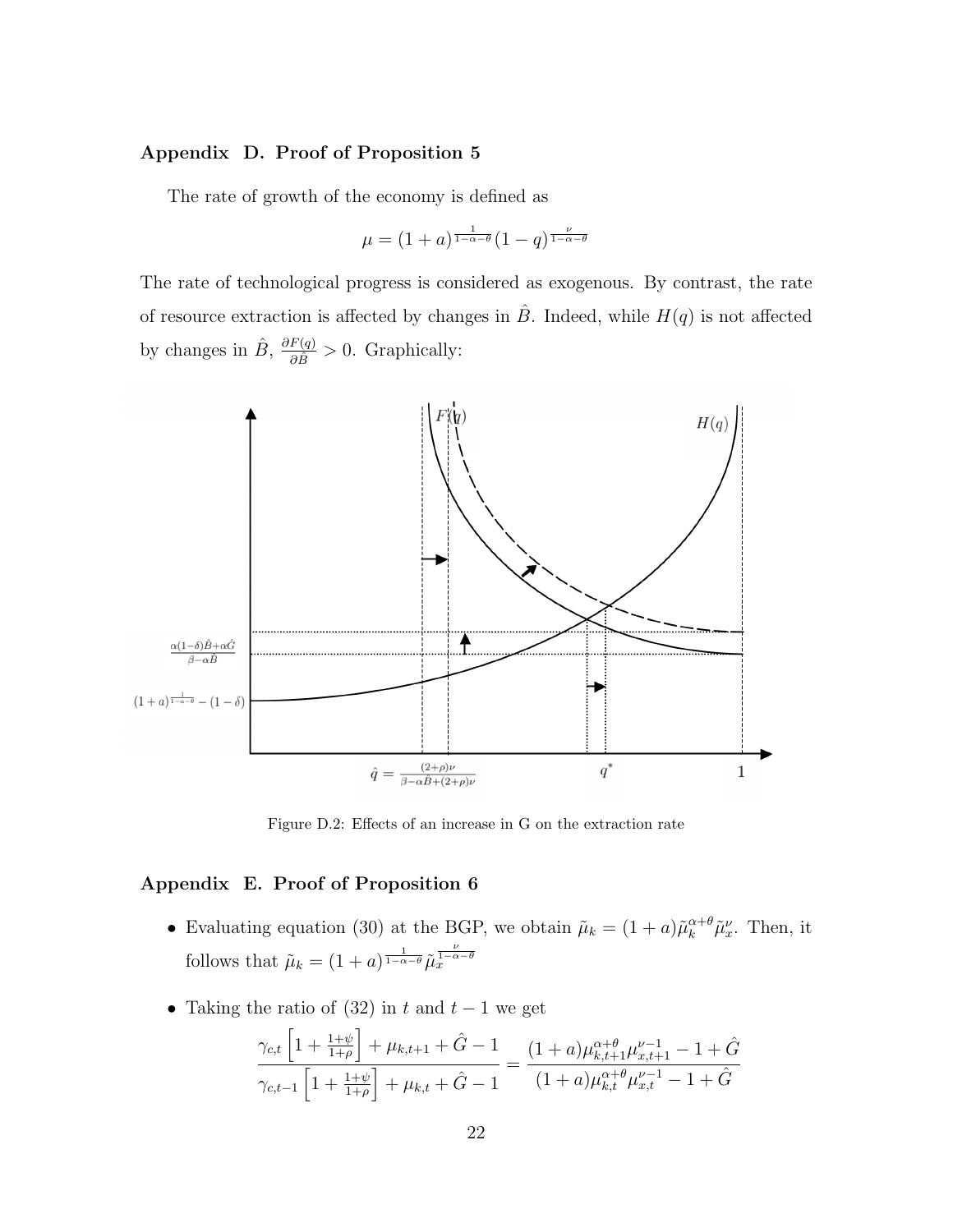Evaluating this equation at the BGP, it follows that  $\gamma_{c,t} = \gamma_{c,t-1}$  which implies  $\tilde{\mu}_k = \tilde{\mu}_c.$ 

- Evaluating (31) at the BGP, one obtains  $\frac{\tilde{\mu}_k}{\tilde{\mu}_x} = (1 + \psi)\tilde{\mu}_c$ . It follows that  $\tilde{\mu}_x = \frac{1}{1+}$  $\frac{1}{1+\psi}$ . Since  $\tilde{\mu}_x = 1 - \tilde{q}$ , we then have  $\tilde{q} = \frac{\psi}{1+\psi}$  $1+\psi$
- Equation (26) at the BGP implies  $\tilde{\mu}_d = \tilde{\mu}_c$ .

#### Acknowledgments

We would like to thank participants of the ASSET 2019 conference in Athens. Any remaining error is our own. This work was supported by French National Research Agency Grants ANR-17-EURE-0020.

#### References

- Agnani, B., Gutiérrez, M.J., Iza, A., 2005. Growth in overlapping generation economies with non-renewable resources. Journal of Environmental Economics and Management 50, 387–407.
- Altonji, J.G., Hayashi, F., Kotlikoff, L.J., 1992. Is the extended family altruistically linked? direct tests using micro data. The American Economic Review , 1177–1198.
- Barbier, E.B., 1999. Endogenous growth and natural resource scarcity. Environmental and Resource Economics 14, 51–74.
- Barro, R.J., 1990. Government spending in a simple model of endogeneous growth. Journal of Political Economy 98, 103–125. doi:10.1086/261726.
- Blanchard, O.J., 1985. Debt, deficits, and finite horizons. Journal of political economy 93, 223–247.
- Carratù, M., Chiarini, B., D'Agostino, A., Marzano, E., Regoli, A., 2019. Air pollution and public finance: evidence for european countries. Journal of Economic Studies .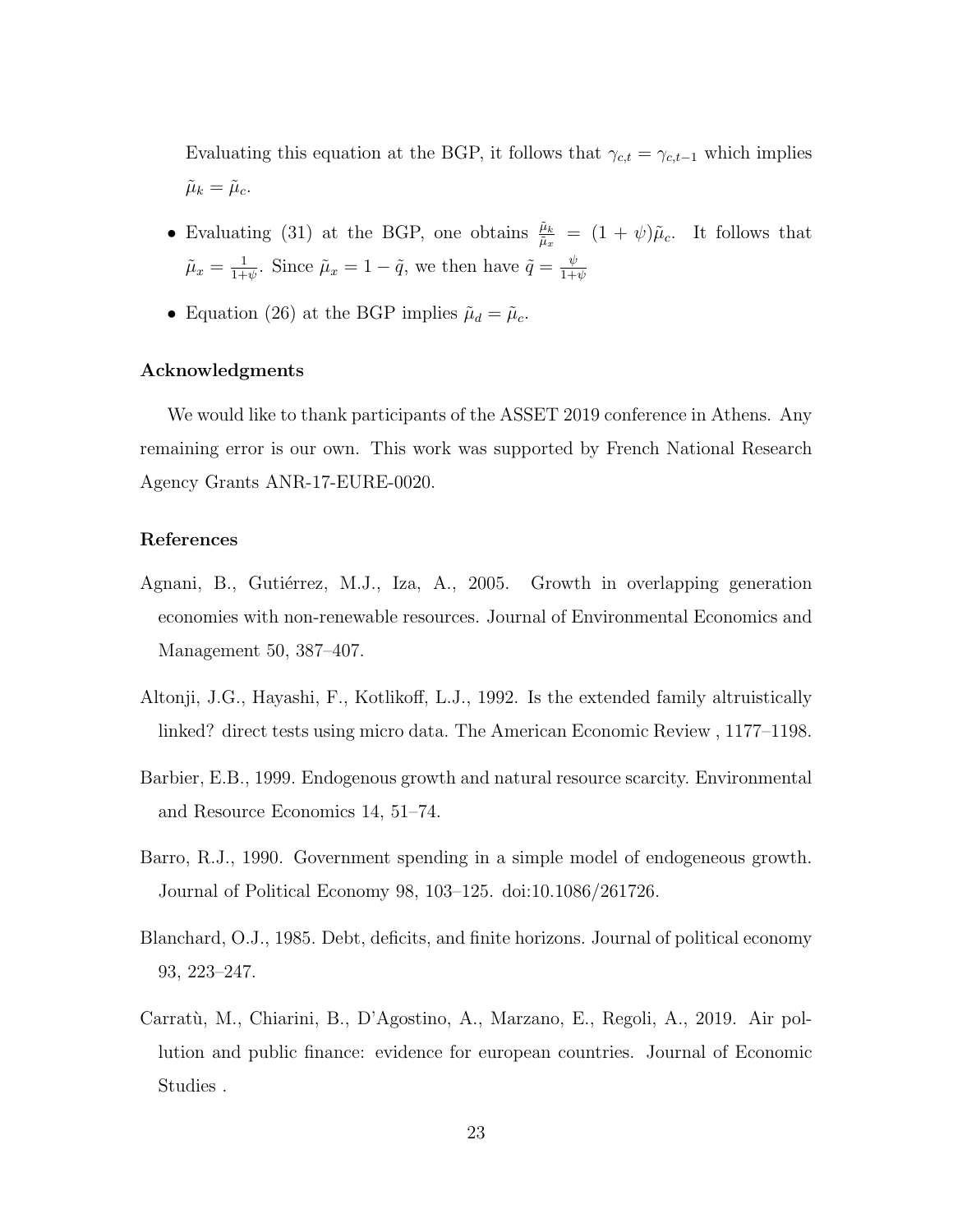- Clootens, N., 2017. Public debt, life expectancy, and the environment. Environmental Modeling & Assessment 22, 267–278. URL: https://doi.org/10.1007/s10666-016-9535-1, doi:10.1007/s10666-016-9535-1.
- Dasgupta, P., Heal, G., 1974. The optimal depletion of exhaustible resources. The Review of Economic Studies , 3–28.
- Dasgupta, P.S., Heal, G.M., 1979. Economic theory and exhaustible resources. Cambridge University Press.
- Diamond, P.A., 1965. National debt in a neoclassical growth model. The American Economic Review 55, 1126–1150.
- Fodha, M., Seegmuller, T., 2012. A note on environmental policy and public debt stabilization. Macroeconomic Dynamics 16, 477–492.
- Fodha, M., Seegmuller, T., 2014. Environmental quality, public debt and economic development. Environmental and Resource Economics 57, 487–504.
- Fodha, M., Seegmuller, T., Yamagami, H., 2018. Environmental tax reform under debt constraint. Annals of Economics and Statistics/Annales d'Economie et de ´ Statistique , 33–52.
- Futagami, K., Iwaisako, T., Ohdoi, R., 2008. Debt policy rule, productive government spending, and multiple growth path. Macroeconomic Dynamics 12, 445–462. doi:10.1017/S1365100508070235.
- Herndon, T., Ash, M., Pollin, R., 2014. Does high public debt consistently stifle economic growth? a critique of reinhart and rogoff. Cambridge journal of economics 38, 257–279.
- Minea, A., Villieu, P., 2013. Debt policy rule, productive government spending, and multiple growth paths: A note. Macroeconomic Dynamics 17, 947–954.